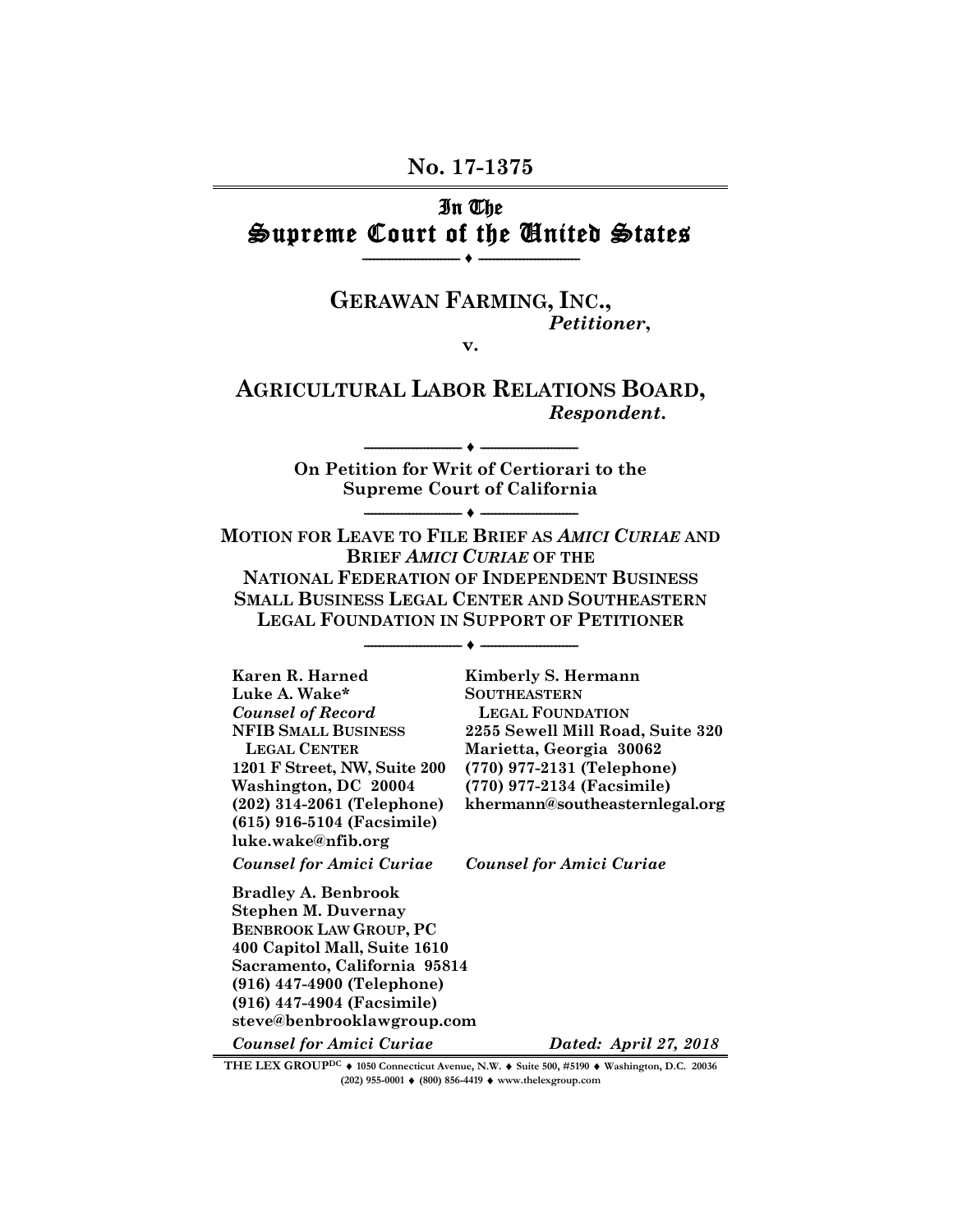### **MOTION OF THE NATIONAL FEDERATION OF INDEPENDENT BUSINESS SMALL BUSINESS LEGAL CENTER AND SOUTHEASTERN LEGAL FOUNDATION FOR LEAVE TO FILE BRIEF AS** *AMICI CURIAE*

Pursuant to Supreme Court Rule 37.2(b), the National Federation of Independent Business Small Business Legal Center ("NFIB Legal Center") and Southeastern Legal Foundation ("SLF") respectfully request leave to file an *amici curiae* brief in this matter. In support of the motion, *amici* state:

- 1. On behalf of the *amici curiae*, the NFIB Legal Center requested consent from both the Petitioner and Respondent, as well as from the United Farm Workers of America (UFW), to file the proposed amici curiae brief. This request was timely, in accordance with Supreme Court Rule 37.2.
- 2. The Petitioner granted consent in writing. The Respondent acknowledged the request and said that it "does not oppose" the proposed *amici curiae* brief. Likewise, UFW responded, saying that it "does not oppose" this filing.
- 3. The NFIB Legal Center and SLF seek leave to file in this matter because this case raises an important issue of significance throughout the country. NFIB Legal Center—representing the interest of the nation's small business community—has a great interest in this case because of the potential that the decision below may embolden other states and or Congress to experiment with compulsory arbitration regimes that will single-out small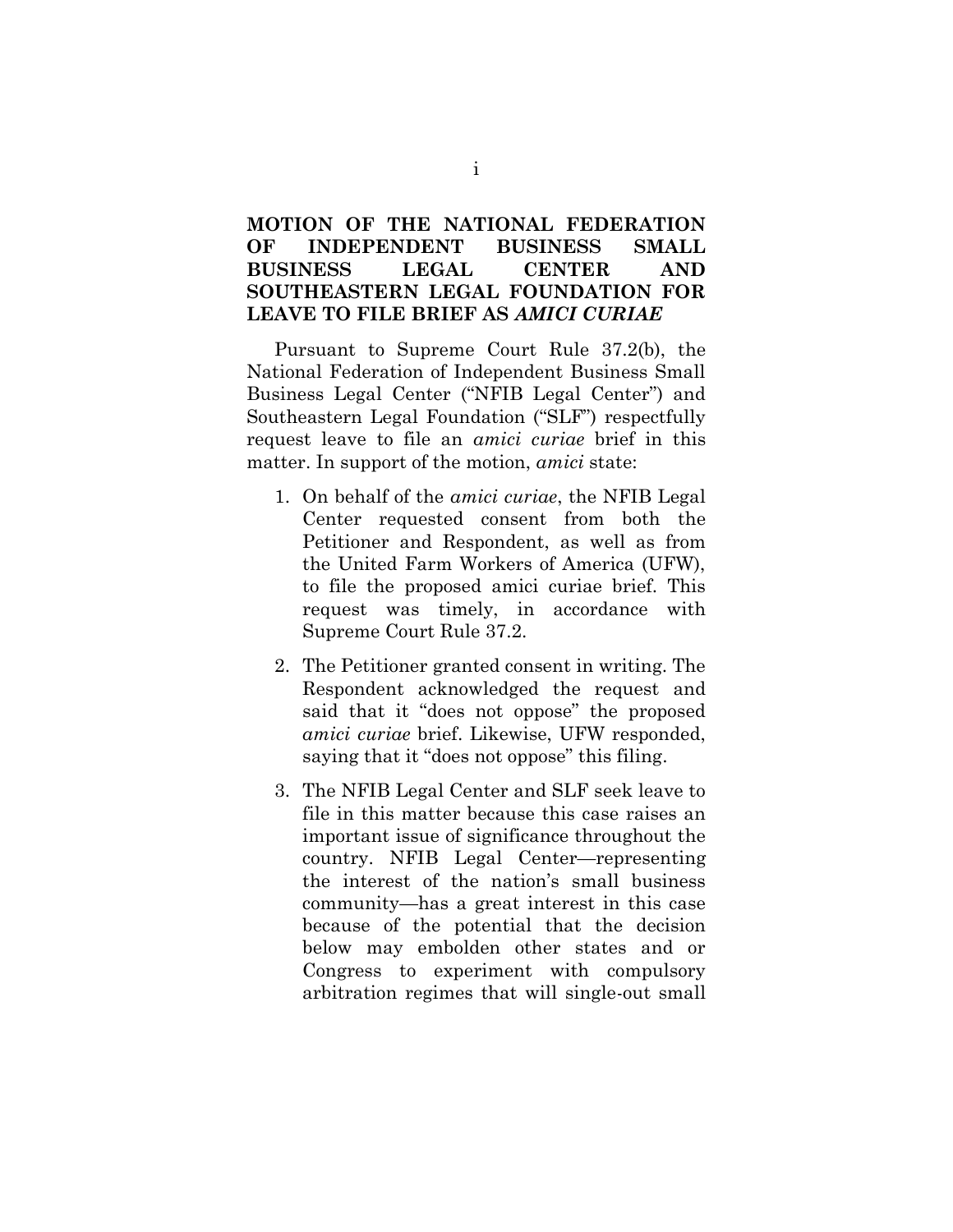businesses for individualized legal proscriptions. Likewise, as an advocate for individual rights and constitutional principles, SLF has an interest here. *Amici* have submitted respective statements of interest more fully explaining their organizational interest in the case.

- 4. *Amici* believe that the proposed brief offers valuable perspective and expertise. What is more, NFIB Legal Center participated as *amicus curiae* in the proceedings below, both in the California Court of Appeals and in the California Supreme Court. Though the California Supreme Court reversed, NFIB Legal Center believes that its *amicus curiae*  was especially helpful for the California Court of Appeals in elucidating the class-of-one doctrine, including in demonstrating the degree to which compulsory arbitration will result in different legal proscriptions for similarly situated businesses.
- 5. At this stage, the proposed *amici curiae* brief speaks to the implications of the California Supreme Court's decision below, and specifically it's potential to embolden special interest groups to lobby for individualized compulsory arbitration regimes in Congress and in the states. Further, the proposed brief will assist the Court in reviewing the petition for *certiorari* by emphasizing the common doctrinal thread between the Equal Protection Clause and the Due Process Clause of the Fourteenth Amendment—*i.e.*, the need for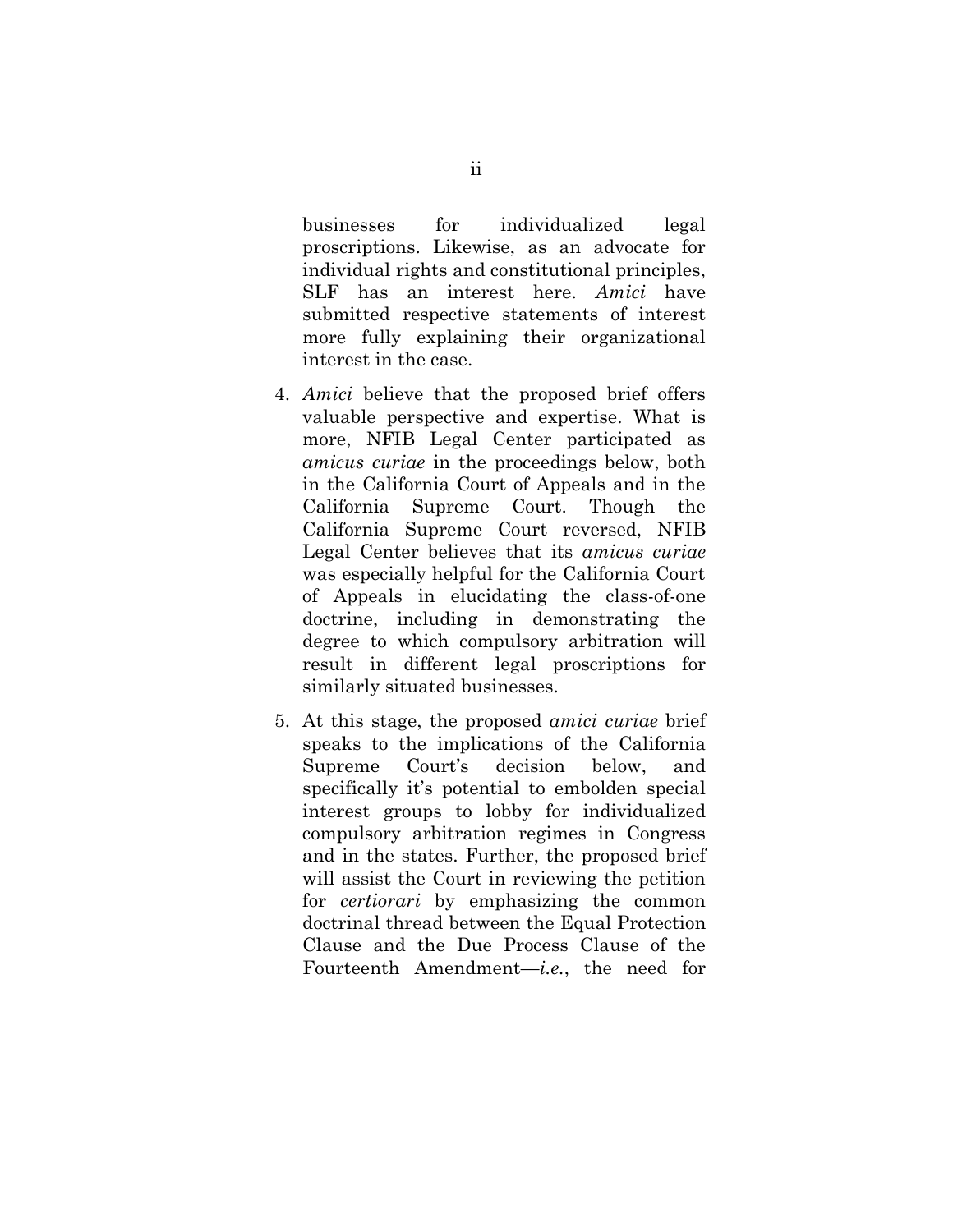neutrality and impartiality in any legitimate act of governance.

*Amici curiae* respectfully request leave to file the attached brief.

Respectfully submitted,

Karen R. Harned Luke A. Wake\* *Counsel of Record* NFIB Small Business Legal Center 1201 F Street, NW, Suite 200 Washington, DC 20004 (202) 314-2061 (Telephone) (615) 916-5104 (Facsimile) luke.wake@nfib.org

Kimberly S. Hermann Southeastern Legal Foundation 2255 Sewell Mill Rd, Ste. 320 Marietta, GA 30062 (770) 977-2131 (Telephone) (770) 977-2134 (Facsimile) khermann@southeasternlegal.org

Bradley A. Benbrook Stephen M. Duvernay Benbrook Law Group, PC 400 Capitol Mall, Ste. 1610 Sacramento, CA 95814 (916) 447-4900 (Telephone) (916) 447-4904 (Facsimile) steve@benbrooklawgroup.com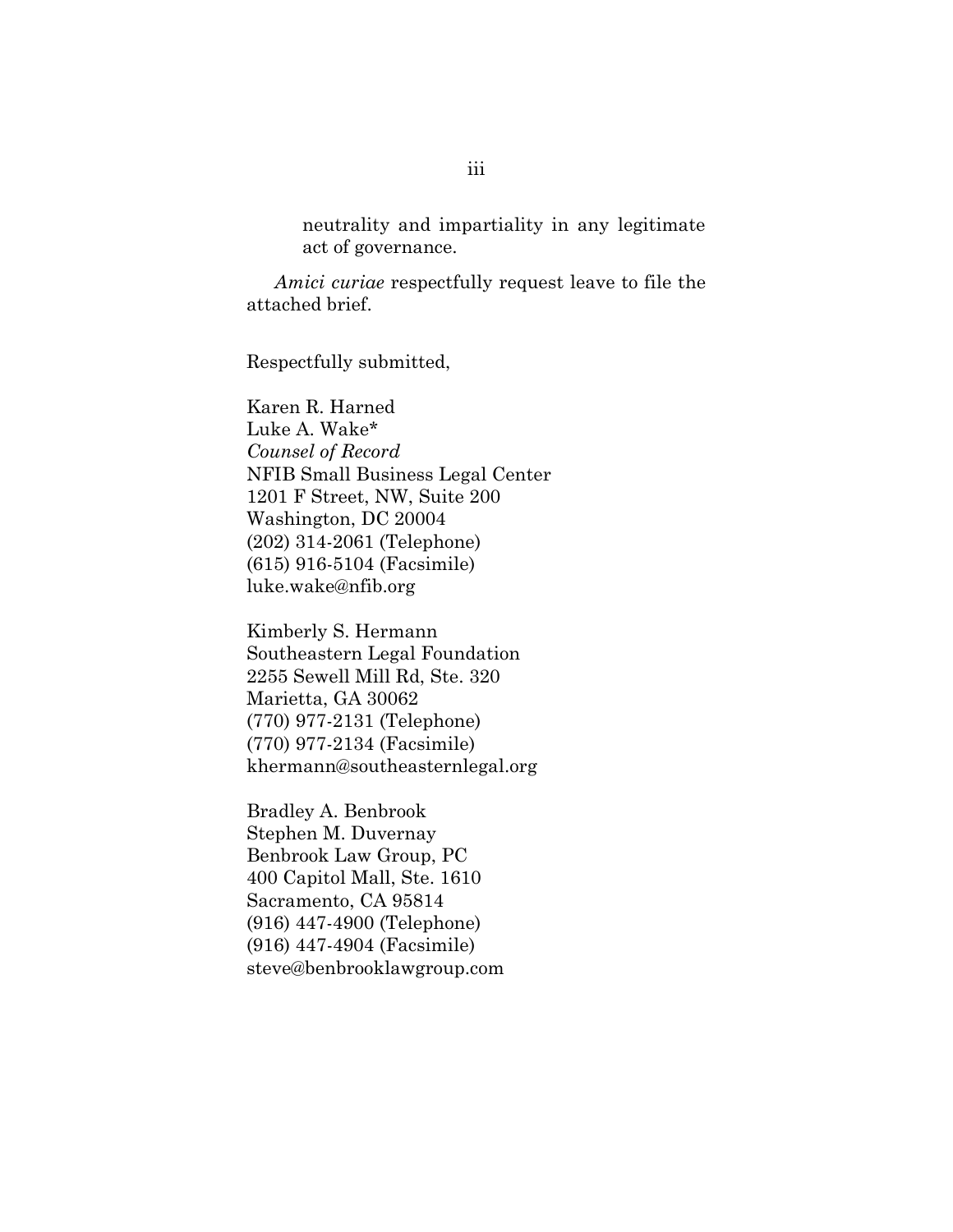# **QUESTION PRESENTED**

Whether the State of California violates the Due Process and Equal Protection Clauses of the Fourteenth Amendment when compelling nonconsenting parties into a contractual relationship.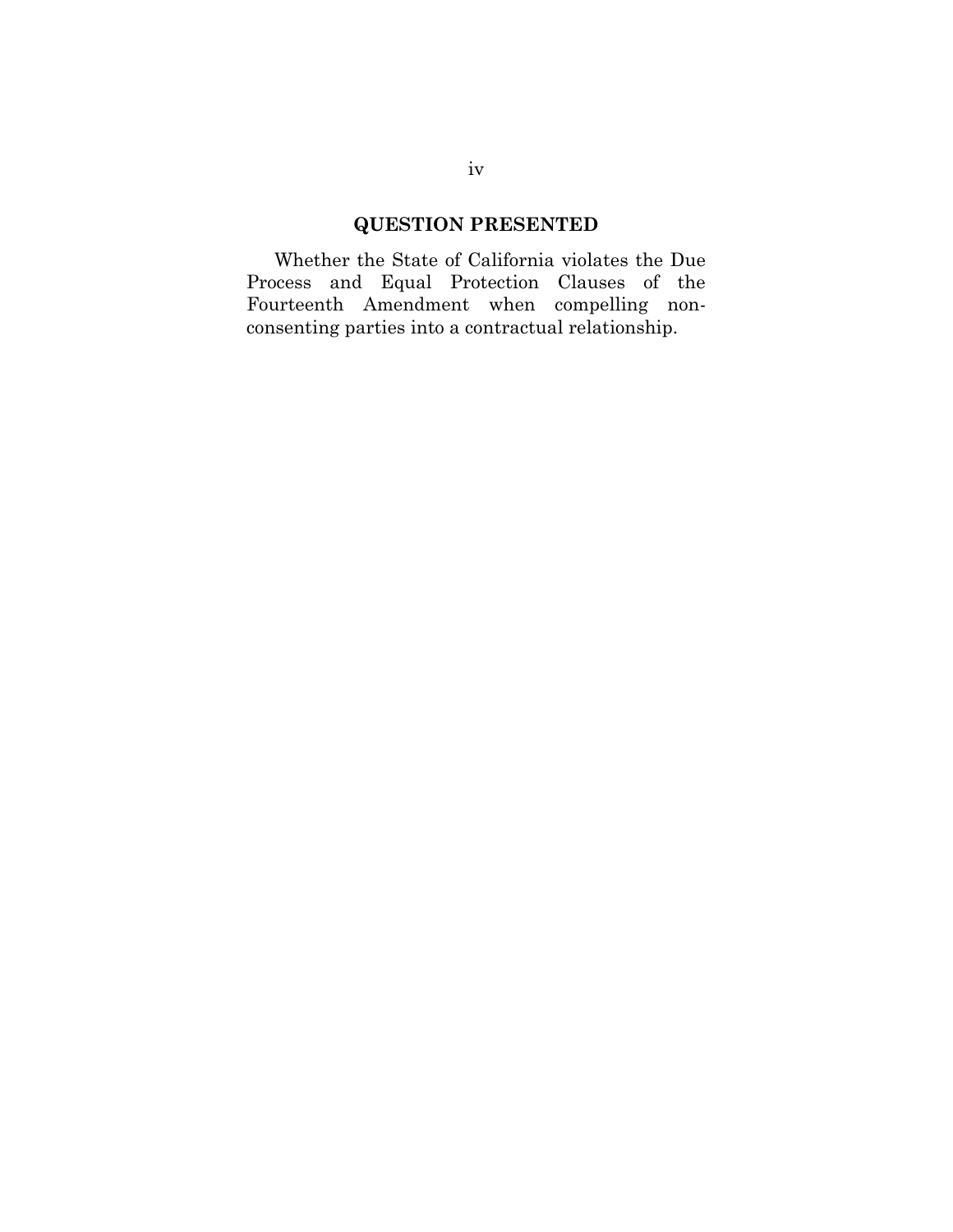# **TABLE OF CONTENTS**

# **Page**

| MOTION OF THE NATIONAL FEDERATION                                                |
|----------------------------------------------------------------------------------|
| INDEPENDENT BUSINESS<br>OF<br><b>SMALL</b>                                       |
| BUSINESS LEGAL CENTER AND                                                        |
| SOUTHEASTERN LEGAL FOUNDATION FOR                                                |
| LEAVE TO FILE BRIEF AS AMICI CURIAEi                                             |
|                                                                                  |
|                                                                                  |
|                                                                                  |
|                                                                                  |
|                                                                                  |
| THE STATE HAS NO POWER TO COMPEL A<br>BUSINESS TO SUBMIT TO A COLLECTIVE         |
| A. The State Cannot Compel Non-Consenting                                        |
| a. The Decision Below Repudiates Valid                                           |
| b. The ALRA's Regime of Individualized<br>Legal Proscriptions Violates Due       |
| B. The ALRA's System of Individualized<br>Legal Proscriptions Violates the Equal |
| a. The Decision Below Contravenes this<br>Court's Class-of-One Doctrine 11       |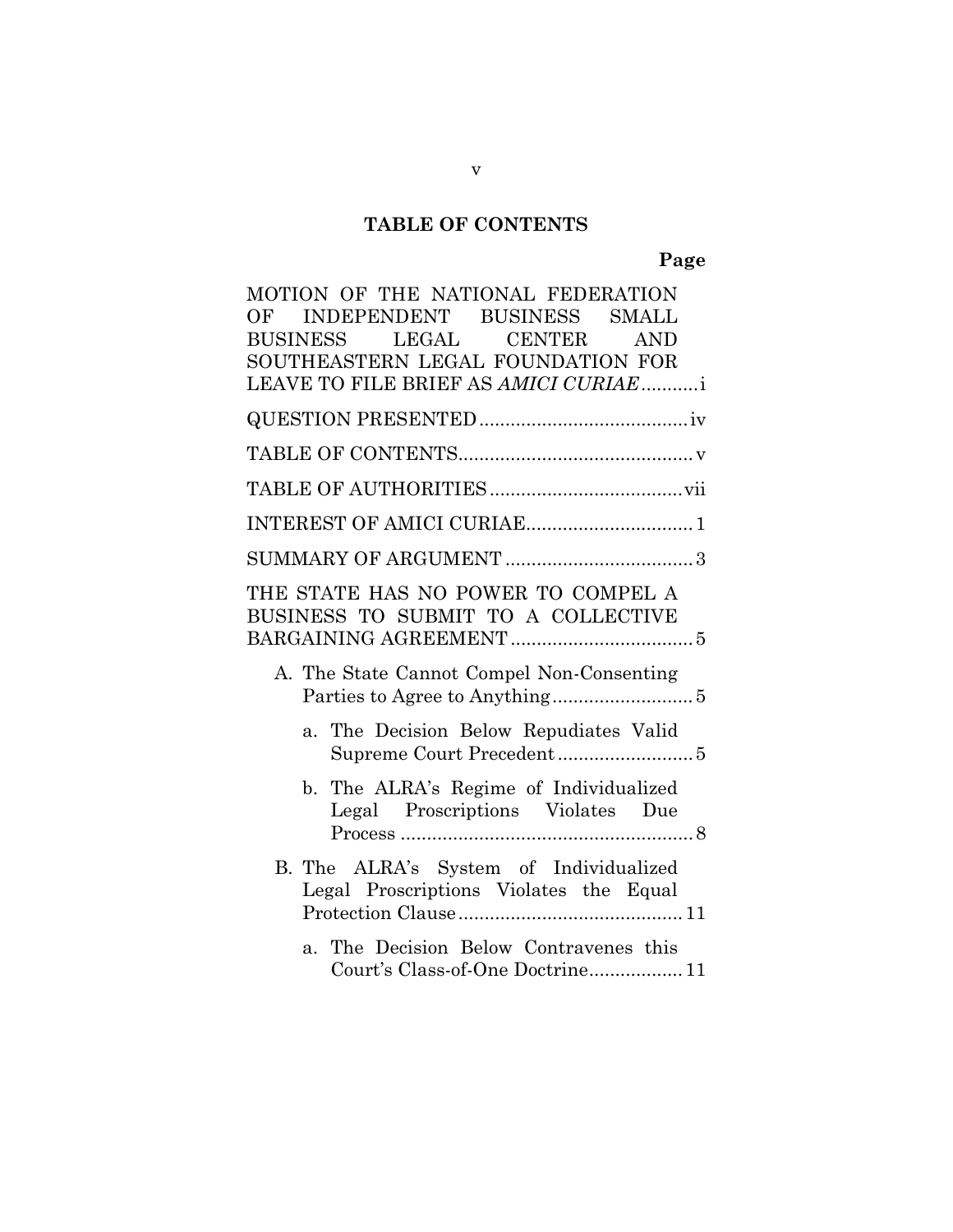| i. Where an Agency or Political<br>Subdivision is Vested with Authority<br>to Issue Individualized Directives,<br>There is Tremendous Potential for |
|-----------------------------------------------------------------------------------------------------------------------------------------------------|
|                                                                                                                                                     |
|                                                                                                                                                     |
| b. The Decision Below Invites Special                                                                                                               |
| Interest Groups to Lobby for                                                                                                                        |
| Individualized Legal Proscriptions18                                                                                                                |
|                                                                                                                                                     |

vi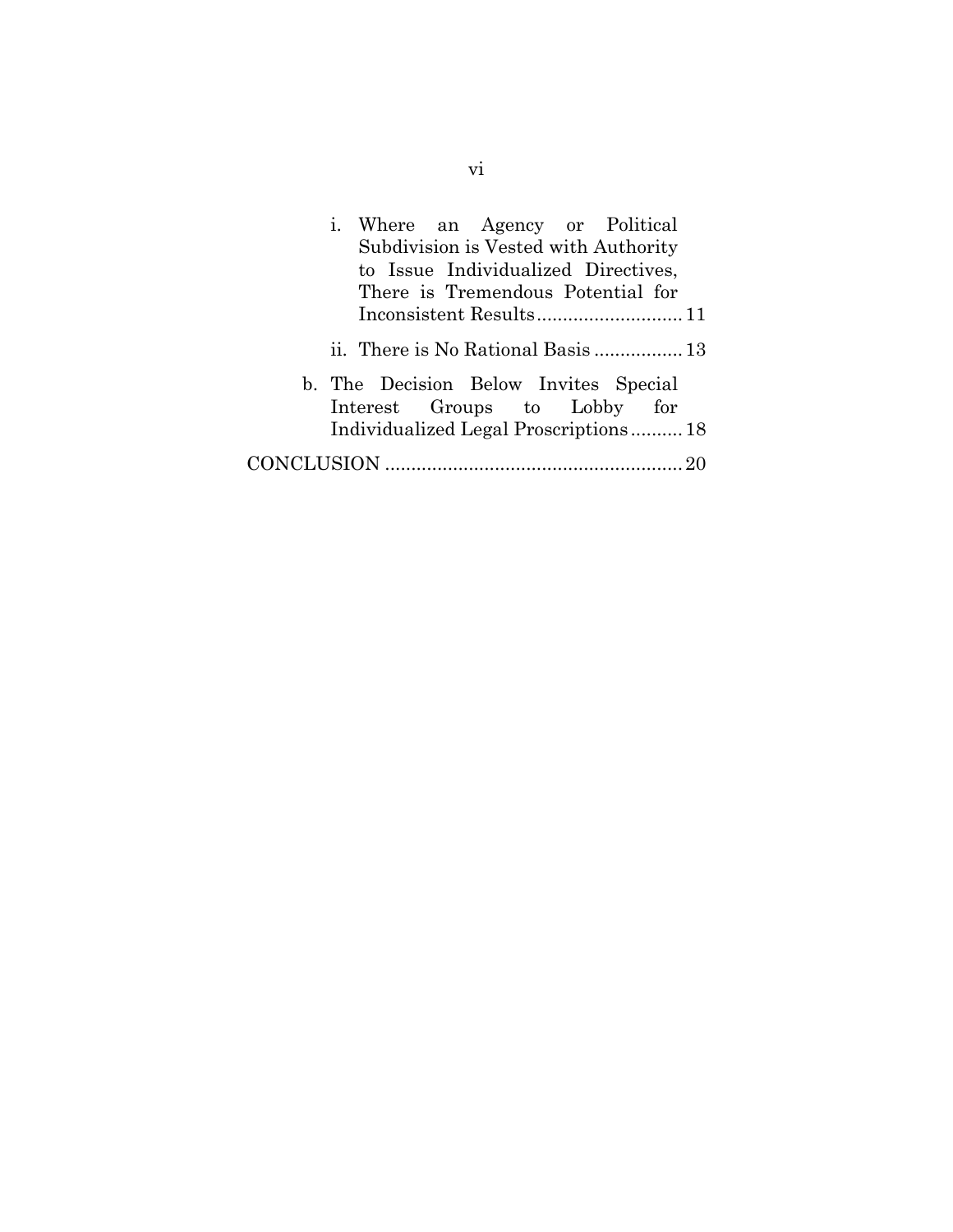# **TABLE OF AUTHORITIES**

# **Page(s)**

# **CASES**

| Boy Scouts of America v. Dale,                                                      |
|-------------------------------------------------------------------------------------|
| Bustamante v. Intuit, Inc.,                                                         |
| Chamber of Commerce v. Brown,                                                       |
| Cleburne v. Cleburne Living Center,                                                 |
| Craigmiles v. Giles,                                                                |
| Dorchy v. Kansas,                                                                   |
| Eastern Enterprises v. Apfel,                                                       |
| Forum for Academic & Institutional Rights, Inc.,                                    |
| Genesis Envtl. Servs. v. San Joaquin Valley<br>Unified Air Pollution Control Dist., |
| Gentry v. City of Murrieta,<br>36 Cal.App.4th 1359 (1995)  13                       |
| Gerawan Farming, Inc. v.<br>Agricultural Labor Relations Bd.,                       |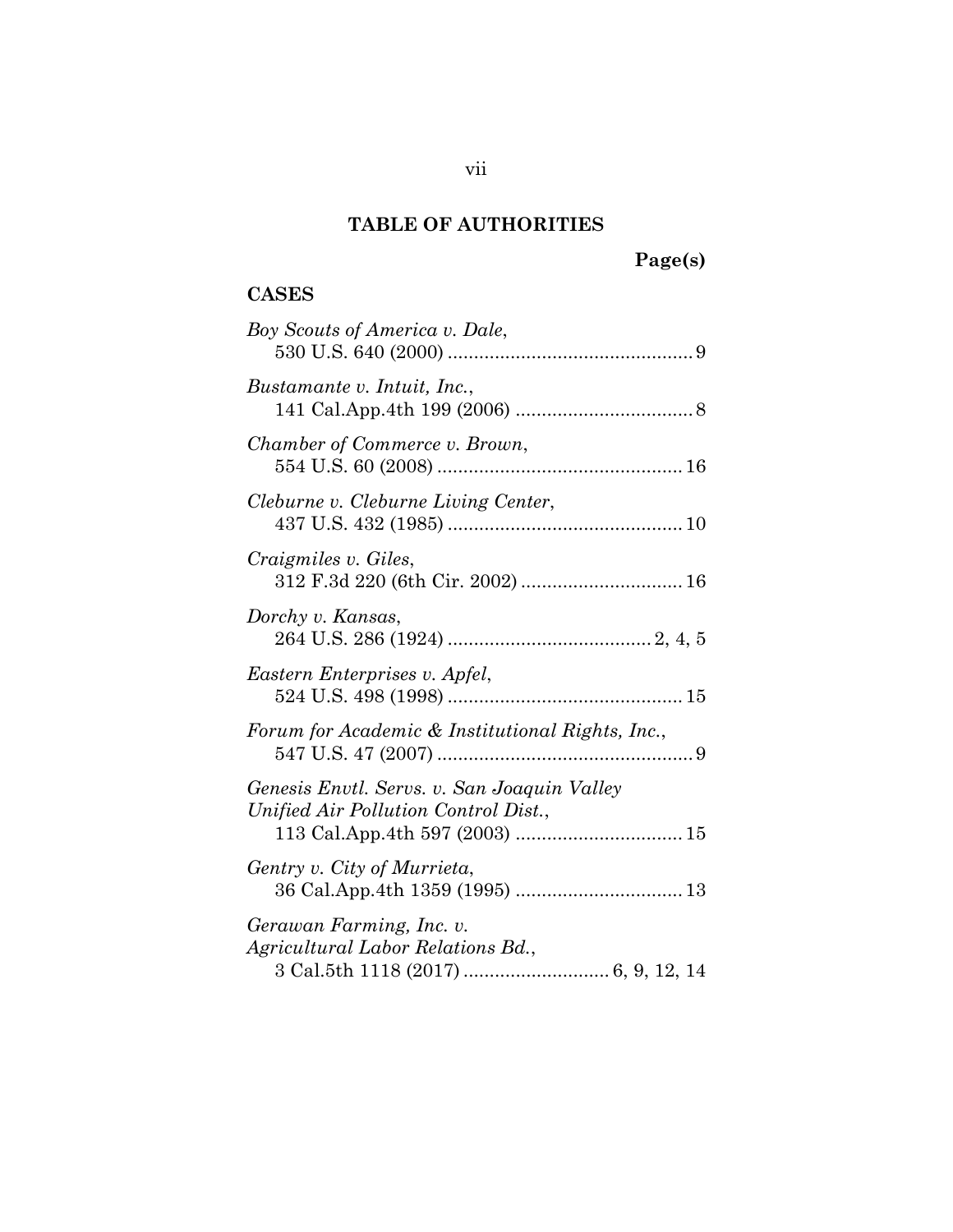| Gerhart v. Lake Cnty., Mont.,<br>637 F.3d 1013 (9th Cir. 2011)  11         |
|----------------------------------------------------------------------------|
| Hayes v. Missouri,                                                         |
| Hess Collection Winery v.<br>Agricultural Labor Relations Bd.,             |
| Horne v. U.S. Dept. of Agriculture,                                        |
| Hurado v. California,                                                      |
| Koontz v. St. Johns River Water Mgmt. Dist.,                               |
| Las Lomas Land Co., LLC v. City of Los Angeles,                            |
| Lazy Ranch Ltd. v. Behrens,<br>546 F.3d 580 (9th Cir. 2008)  15            |
| Mengel Co. v. Nashville Paper Prods. &<br>Specialty Workers Union No. 513, |
| Merrifield v. Lockyer,<br>547 F.3d 978 (9th Cir. 2008)  16                 |
| NC State Bd. of Dental Examiners v. FTC,                                   |
| NFIB v. Sibelius,                                                          |
| NLRB v. Jones & Laughlin Steel Corp.,                                      |

| ×<br>I | ×<br>۰. |  |
|--------|---------|--|
|        |         |  |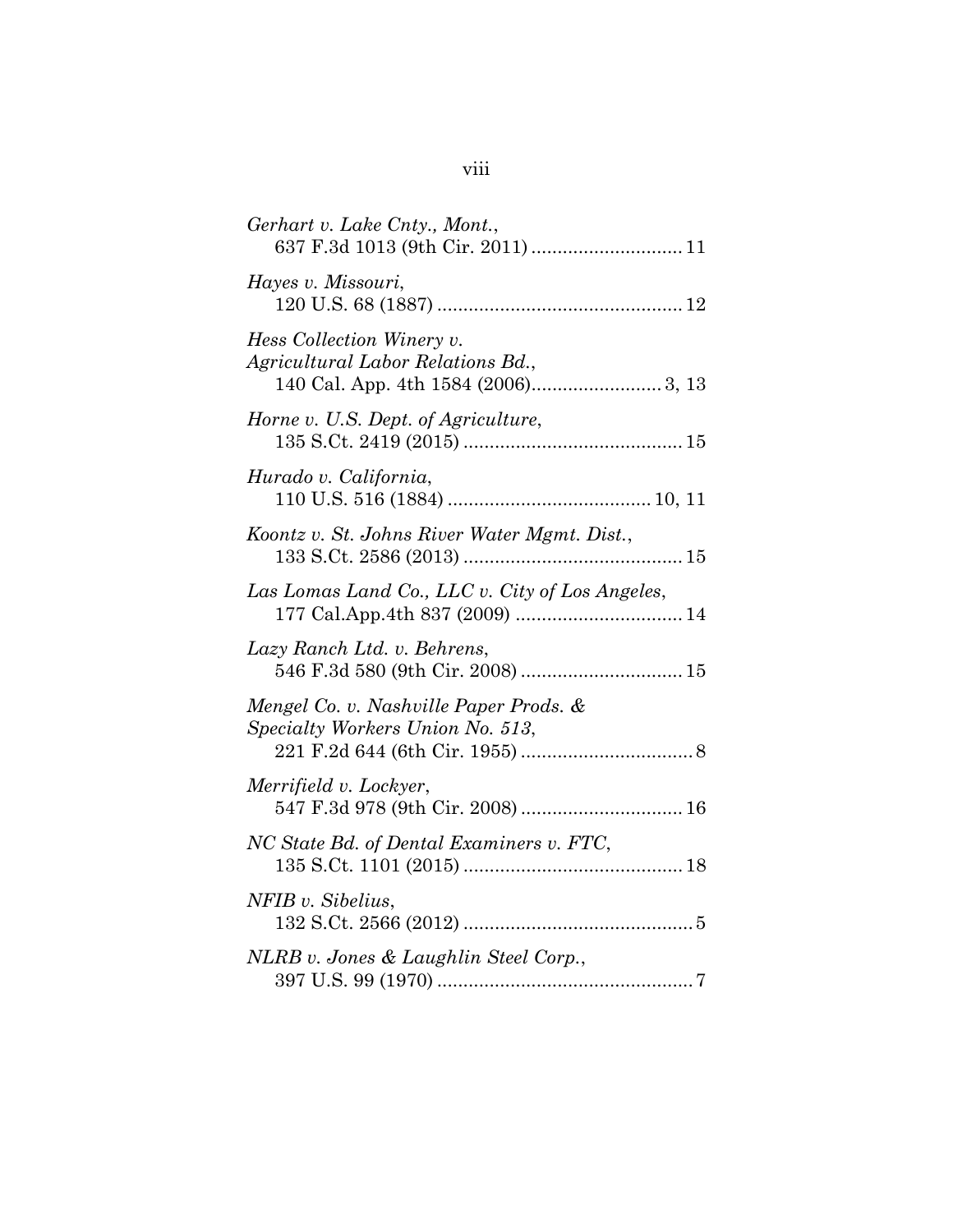| Peick v. Pension Ben. Gaur. Corp.,                                |
|-------------------------------------------------------------------|
| St. Joseph Abbey v. Castille,<br>712 F.3d 215 (5th Cir. 2013)  16 |
| State Oil Co. v. Kahn,                                            |
| Thomas v. Collins,                                                |
| United States v. Lopez,                                           |
| United States v. Morrison,                                        |
| United Steelworkers of Am. v. United States,                      |
| Vance v. Bradley,                                                 |
| Vill. of Willowbrook v. Olech,                                    |
| West Coast Hotel Co. v. Parrish,                                  |
| Wolff Packing Co. v. Ct. of Indus. Relations of Kan.,             |
| Wolff Packing Co. v. Ct. of Indus. Relations of Kan.,             |
| <b>CONSTITUTIONAL PROVISIONS</b>                                  |
|                                                                   |
|                                                                   |

ix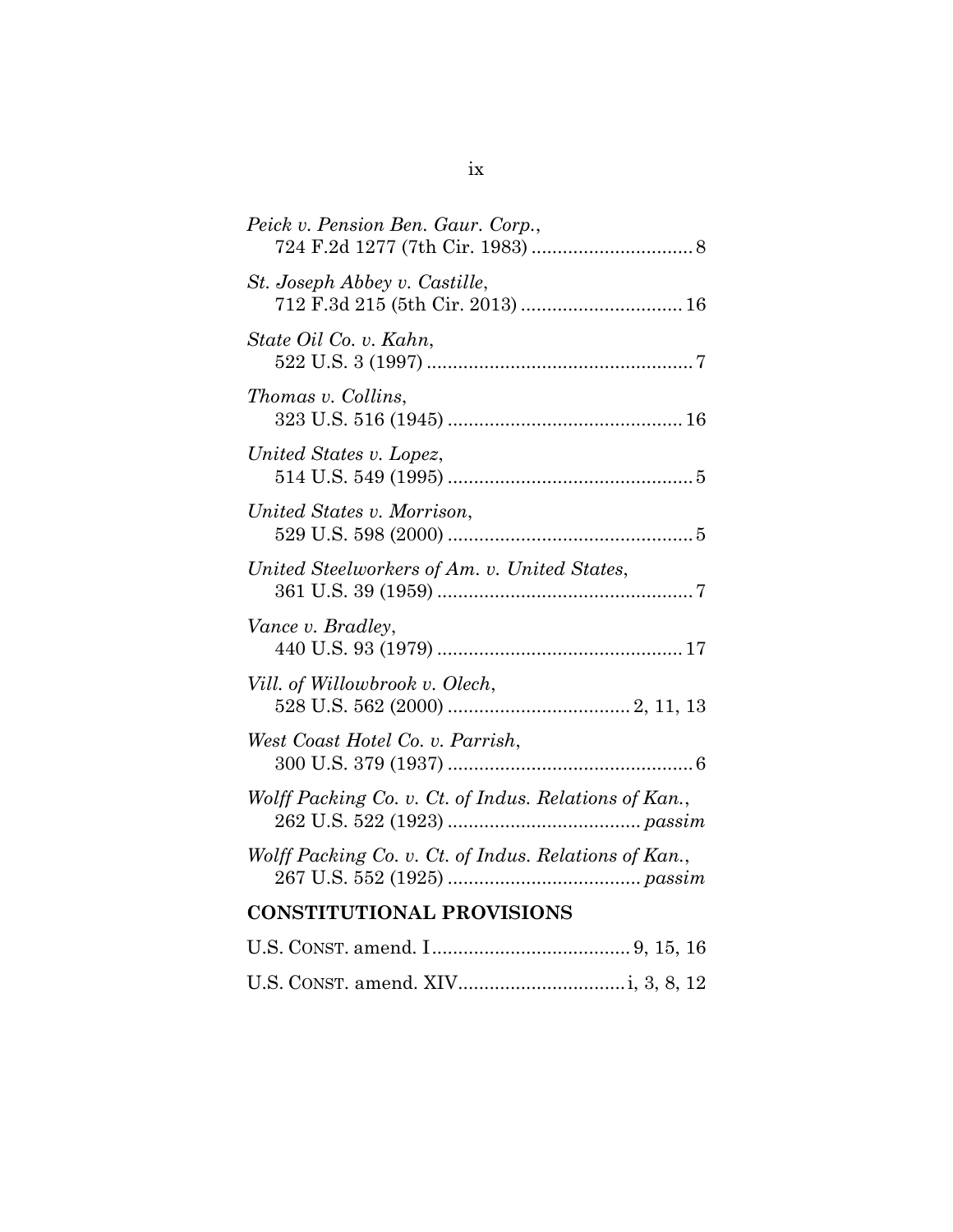# **STATUTES**

# **RULE**

|--|--|--|--|

# **OTHER AUTHORITIES**

| 1 BLACKSTONE, COMMENTARIES 44 10                                                                                                |
|---------------------------------------------------------------------------------------------------------------------------------|
| Bernard H. Siegan, PROPERTY RIGHTS: FROM<br>MAGNA CARTA TO THE FOURTEENTH<br><b>AMENDMENT</b> (Transaction Publishers, 2001) 10 |
| Bryant M. O'Keefe, The Employee Free Choice<br>Act's Interest Arbitration Provision: In Whose Best                              |
|                                                                                                                                 |
|                                                                                                                                 |
|                                                                                                                                 |
|                                                                                                                                 |
|                                                                                                                                 |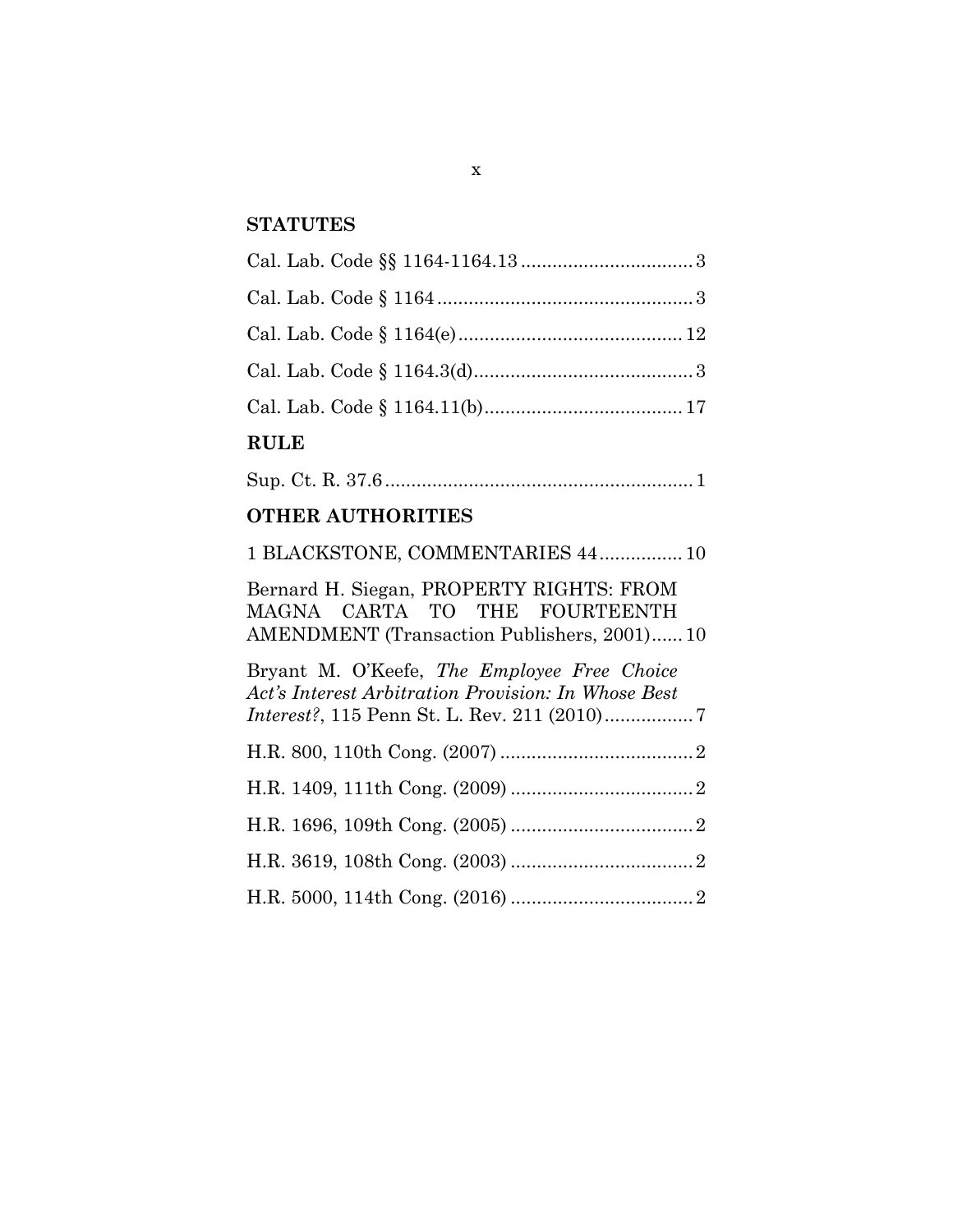| Jazmine Ullua and John Myers, In Historic<br>Move, Gov. Jerry Brown expands overtime pay<br>for California farmworkers, Los Angeles Times<br>(Sep. 12, 2016), $available$ online at<br>http://www.latimes.com/politics/la-pol-sac-farmwo<br>rkers-overtime-signed-20160912-snap-story.html |
|--------------------------------------------------------------------------------------------------------------------------------------------------------------------------------------------------------------------------------------------------------------------------------------------|
| Jerre S. Williams, The Compulsory Settlement of<br>Contract Negotiation Labor Disputes, 27 Tex. L.                                                                                                                                                                                         |
| Josh Blackman, <i>Equal Protection From Eminent</i><br>Domain: Protecting the Home of Olech's Class of                                                                                                                                                                                     |
| Paul B. Stephan III, <i>Barbarians Inside the Gate</i> :<br>Public Choice Theory and International Economic<br>Law, 10 Am. U. J. Int'L. & Pol. 745 (1995) 19                                                                                                                               |
| Steven P. Croley, Theories of Regulation:<br>Incorporation the Administrative Process, 98                                                                                                                                                                                                  |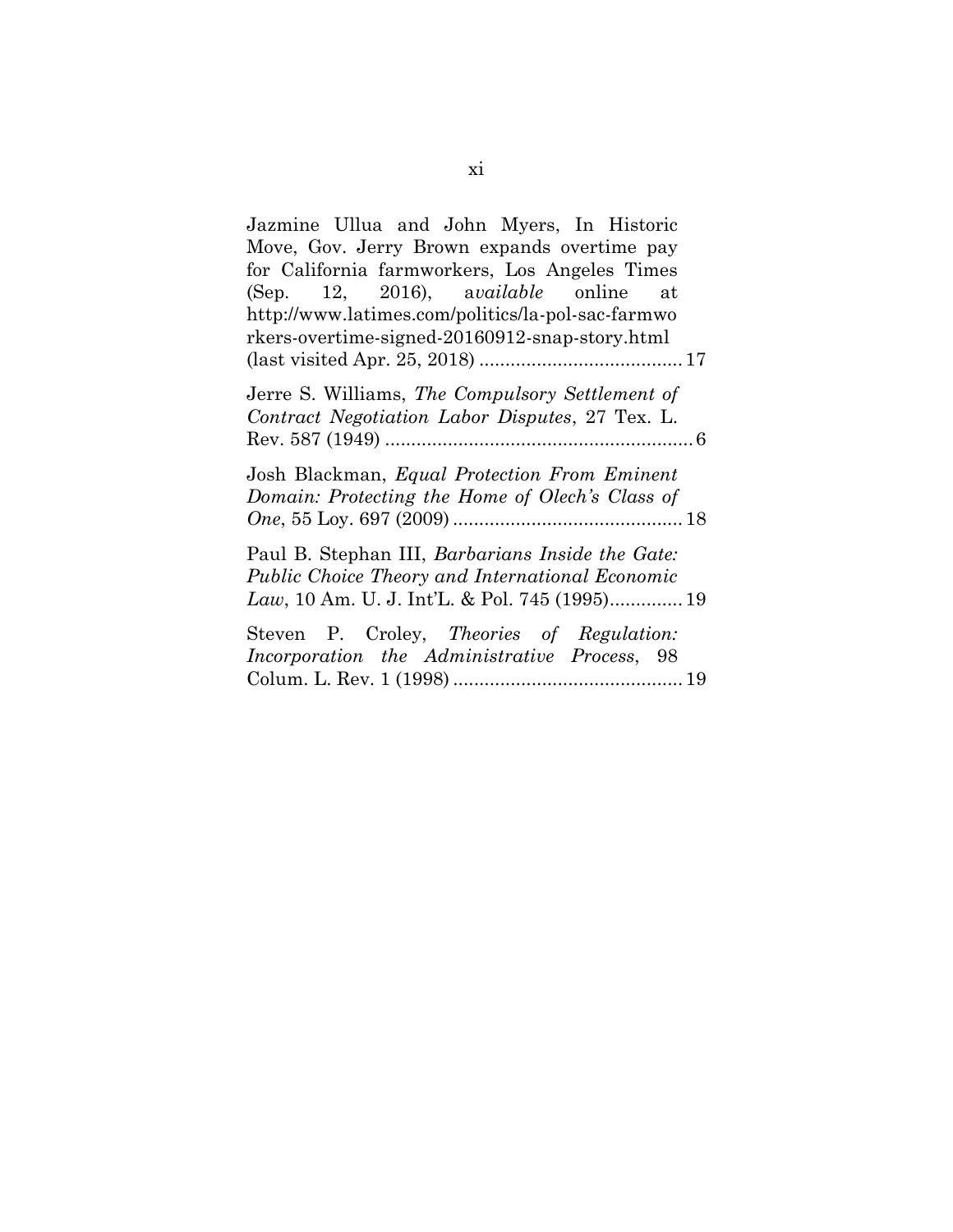#### **INTEREST OF AMICI CURIAE1**

The NFIB Small Business Legal Center (NFIB Legal Center) is a nonprofit, public interest law firm established to provide legal resources and be the voice for small businesses in the nation's courts through representation on issues of public interest affecting small businesses. The National Federation of Independent Business (NFIB) is the nation's leading small business association, representing members in Washington, D.C., and all 50 state capitals. Founded in 1943 as a nonprofit, nonpartisan organization, NFIB's mission is to promote and protect the rights of its members to own, operate and grow their businesses.

NFIB represents member businesses nationwide, and its membership spans the spectrum of business operations, ranging from sole proprietor enterprises to firms with hundreds of employees. While there is no standard definition of a "small business," the typical NFIB member employs 10 people and reports gross sales of about \$500,000 a year. The NFIB membership reflects American small business.

To fulfill its role as the voice for small business, the NFIB Legal Center frequently files amicus briefs in cases that will impact small businesses. The Center files in this case because it raises an important issue. Specifically, the Center voices concern that compulsory "collective bargaining agreements" will improperly singles-out small

 $\overline{a}$ 

<sup>1</sup> In accordance with Rule 37.6, *Amici* state that no counsel for a party authorized any portion of this brief and no counsel or party made a monetary contribution to fund the brief's preparation or submission.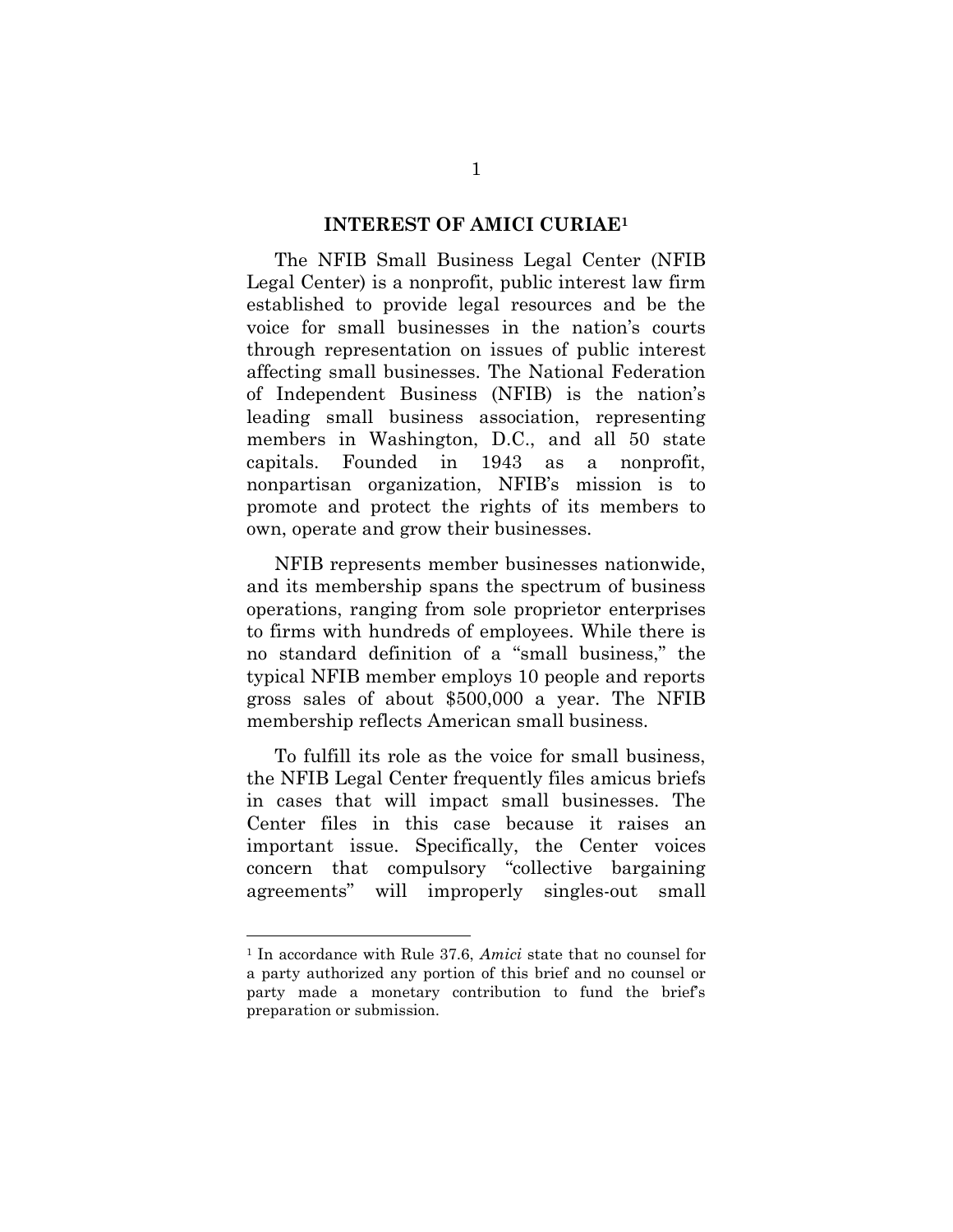businesses for individualized legal proscriptions above and beyond generally applicable law. What is more, the California Supreme Court's decision may encourage other state legislatures to implement similar regimes—*i.e.*, targeting select agricultural businesses for heightened regulatory burdens. Finally, the decision below may embolden more aggressive initiatives. For example, there is real concern that California's Agricultural Labor Relations Act may serve as a model in Congress for legislation forcing business in other industries to submit to government-imposed (non-consensual) collective bargaining agreements. *See e.g.*, H.R. 5000, 114th Cong. (2016); H.R. 1409, 111th Cong. (2009); H.R. 800, 110th Cong. (2007); H.R. 1696, 109th Cong. (2005); H.R. 3619, 108th Cong. (2003).

Southeastern Legal Foundation (SLF), founded in 1976, is a national non-profit, public interest law firm and policy center that advocates constitutional individual liberties, limited government, and free enterprise in the courts of law and public opinion. SLF drafts legislative models, educates the public on key policy issues, and litigates regularly before the Supreme Court. SLF has an interest both in reaffirming this Court's decisions in *Wolff Packing Co. v. Ct. of Indus. Relations of Kan.*, 262 U.S. 522 (1923); *Dorchy v. Kansas*, 264 U.S. 286 (1924); *Wolff Packing Co. v. Ct. of Indus. Relations of Kan.*, 267 U.S. 552 (1925), and in seeking clarification from this Court on the proper application of the class of one doctrine set forth in *Vill. of Willowbrook v. Olech*, 528 U.S. 562, 564 (2000).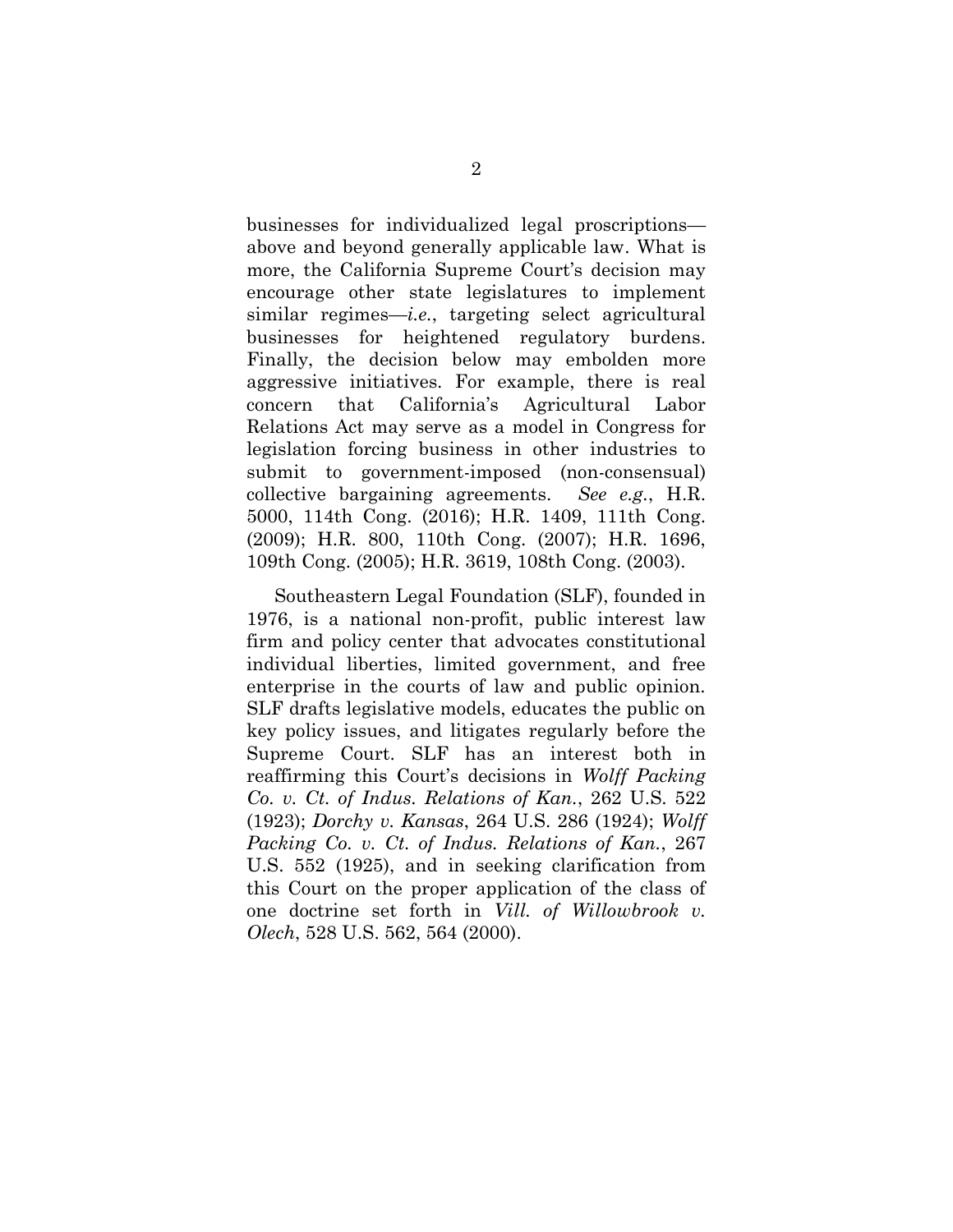#### **SUMMARY OF ARGUMENT**

The California Agricultural Labor Relations Act ("ALRA") requires targeted businesses to submit to "mandatory interest arbitration." Cal. Lab. Code §§ 1164-1164.13. This "interest arbitration" is not truly arbitration, but rather a compulsory regime that culminates with imposition of unique legal burdens for a targeted business and its employees. *Hess Collection Winery v. Agricultural Labor Relations Bd.*, 140 Cal. App. 4th 1584 (2006). Whereas consent and a meeting of the minds have always been the hallmark of a legitimate contract, California purports to invoke its police powers to compel assent to a collective bargaining agreement in a manner that violates both the Due Process and Equal Protection Clauses of the Fourteenth Amendment.

The ALRA authorizes a labor union ("Petitioning Union"), claiming to represent the employees of an agricultural company, to petition the California Agricultural Labor Relations Board for an order compelling the company to submit to interest arbitration, wherein an "arbitrator" is assigned to write a "collective bargaining agreement." Cal. Labor Code § 1164. Once that "agreement" is approved by the Board, it becomes effective law governing employer-employee relations—binding only upon the subject business and the Petitioning Union, while affecting the lives of employees who (as in this case) may not even support the union. *Id.* § 1164.3(d). Thus, in imposing individualized legal burdens, the ALRA regime arbitrarily creates a "class of one" for no reason beyond the fact that the company has fallen into the cross-hairs of union operatives.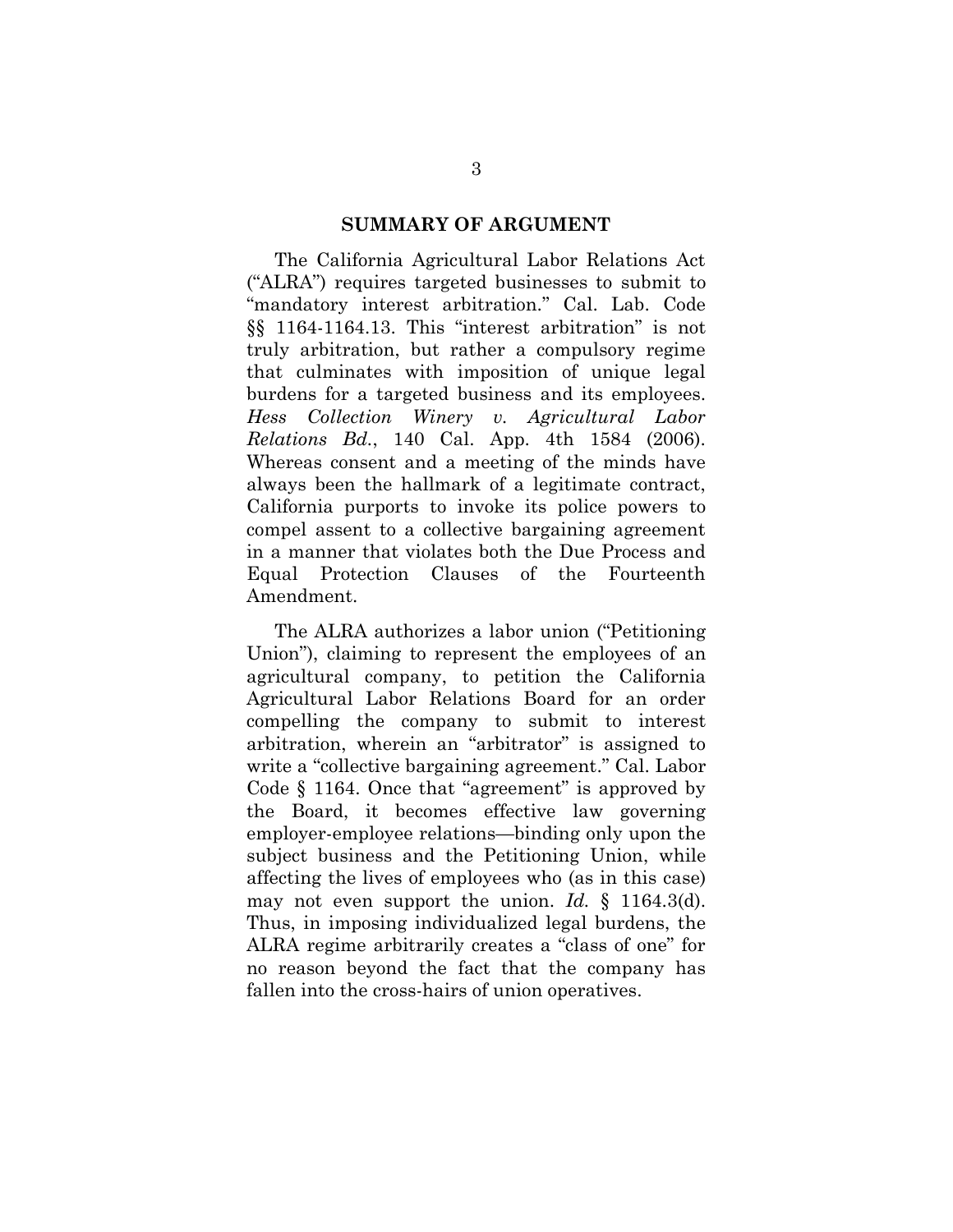The California Supreme Court upheld this regime as a supposedly "rational" approach to advance California's goal of promoting collective bargaining agreements in an industry for which the legislature thought labor unions were lacking in power. This does not justify singling-out businesses for special legal burdens because this Court has said that it is beyond the police powers of the state to compel nonconsenting parties into a contract. *Wolff Packing Co. v. Ct. of Indus. Relations of Kan.*, 262 U.S. 522 (1923); *Dorchy v. Kansas*, 264 U.S. 286 (1924); *Wolff Packing Co. v. Ct. of Indus. Relations of Kan.*, 267 U.S. 552 (1925). But, the opinion below repudiated this Court's decisions in the *Wolff Packing* cases, sweeping aside the entire trilogy as a vestige of the *Lochner* era. Accordingly, this Court should grant certiorari to reaffirm that the state has no legitimate interest in compelling collective bargaining agreements under the Due Process Clause, and to further clarify that the ALRA's system of individualized legal proscriptions violates the Equal Protection Clause—*i.e.*, imposing unique legal burdens without justification.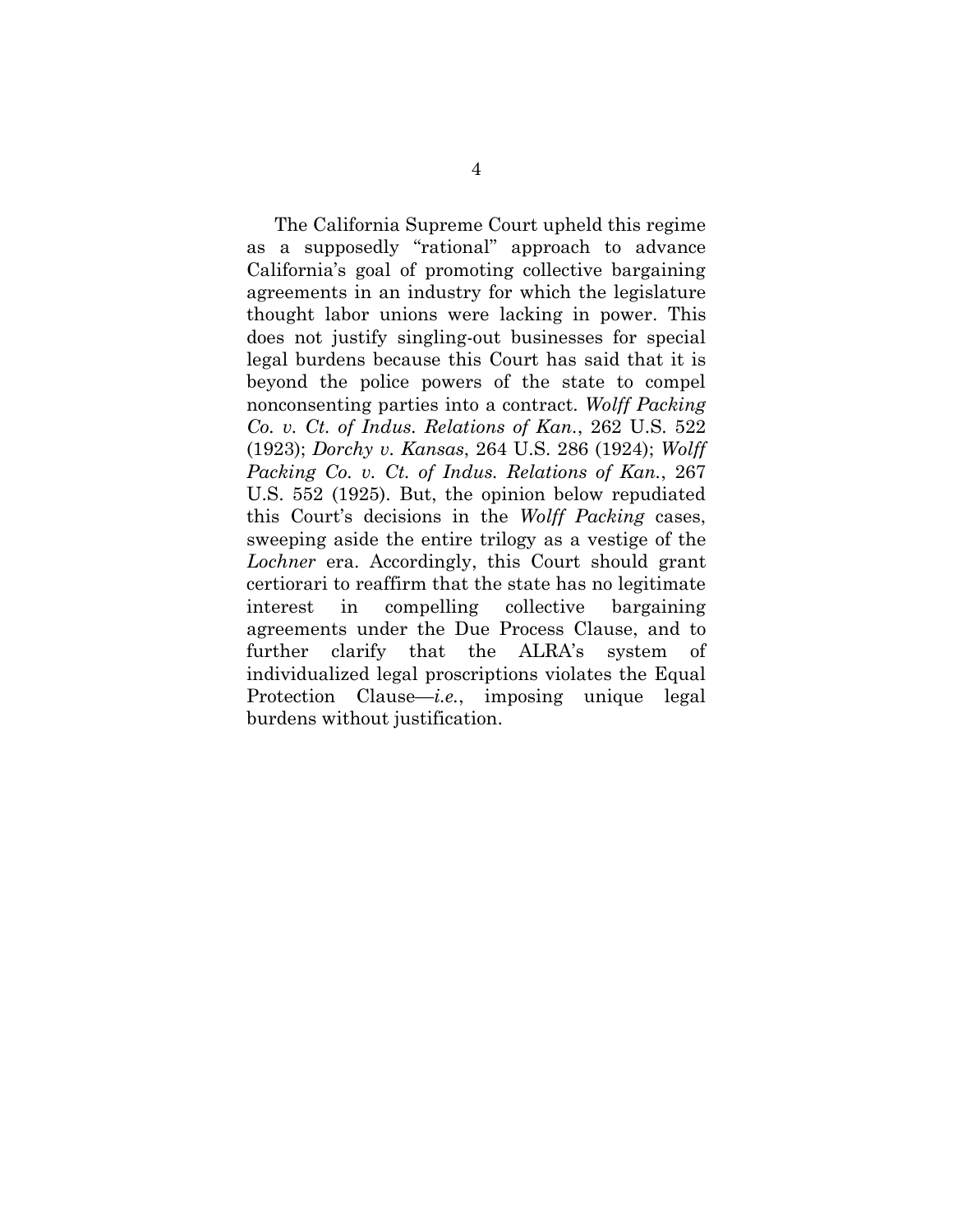### **THE STATE HAS NO POWER TO COMPEL A BUSINESS TO SUBMIT TO A COLLECTIVE BARGAINING AGREEMENT**

#### **A. The State Cannot Compel Non-Consenting Parties to Agree to Anything**

#### **a. The Decision Below Repudiates Valid Supreme Court Precedent**

In the opinion below, the California Supreme Court suggests that nothing in the realm of economic regulation is beyond the purview of state regulation in the post-*Lochner* era. In the same vein many commentators once argued that nothing was beyond the reach of federal regulation. Commerce Clause jurisprudence has since drawn a line in the sand, over which the federal government may not step. Those who thought federal commerce powers to be without limit were repudiated in *United States v. Lopez*, *United States v. Morrison*, and still again in *NFIB v. Sibelius*. 514 U.S. 549 (1995); 529 U.S. 598 (2000); 132 S.Ct. 2566 (2012). Likewise, this Court should repudiate the California Supreme Court's ruling that the State may compel non-consenting parties to enter a contract. That assertion of power crosses a line set long ago in *Wolff Packing Co. v. Ct. of Indus. Relations of Kan.*, 262 U.S. 522 (1923); *Dorchy v. Kansas*, 264 U.S. 286 (1924); *Wolff Packing Co. v. Ct. of Indus. Relations of Kan.*, 267 U.S. 552 (1925).

State and federal authorities can certainly restrict economic liberties in enumerable ways without running into constitutional problems. As the small business community knows all too well, California law imposes extensive and ever-changing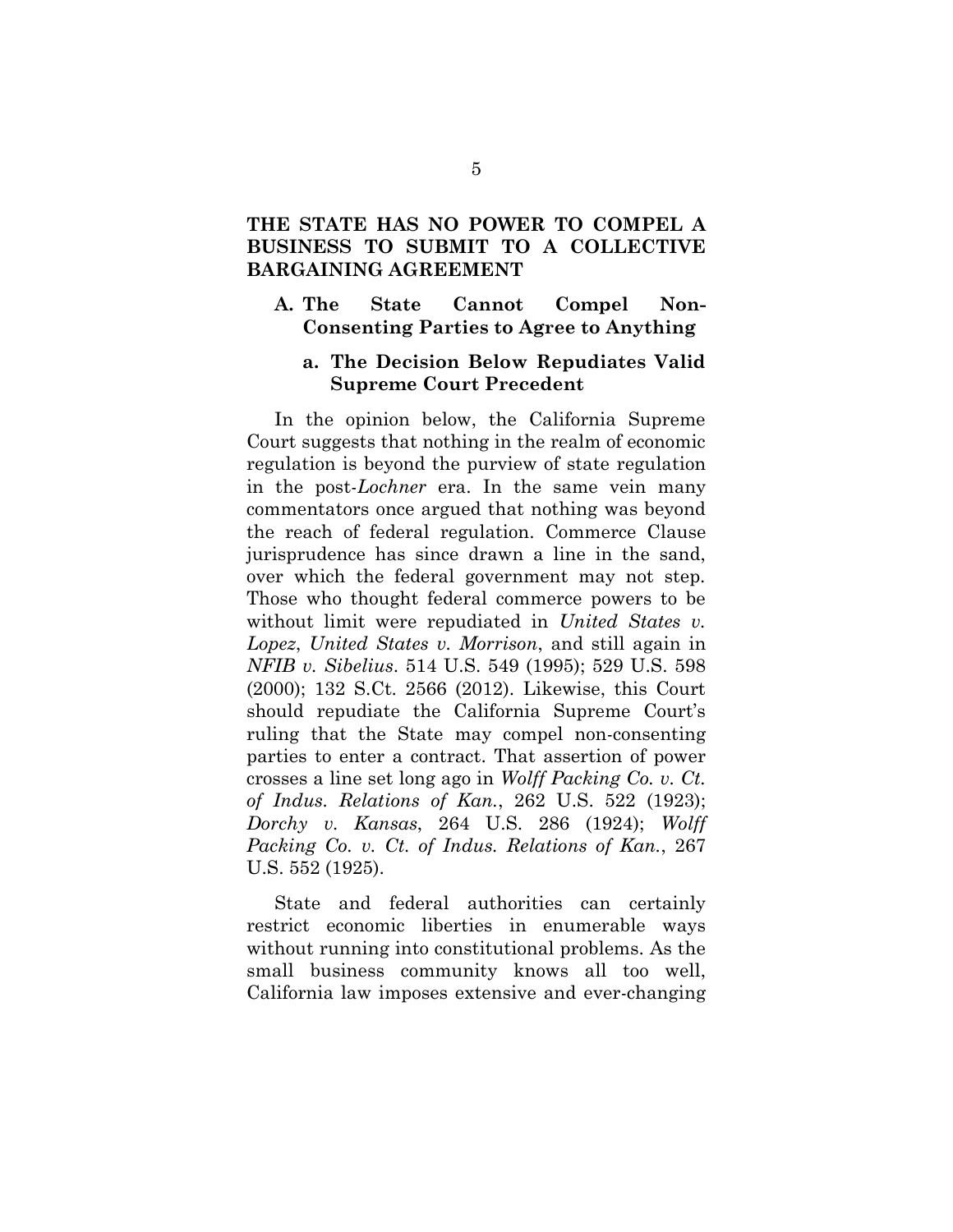regulations governing every aspect of the employeremployee relationship. Additionally, federal law imposes burdens on top of the requirements of state law. And these restrictions are usually subject only to rational basis review when challenged on substantive grounds. But a governmental directive purporting to compel a contractual agreement between non-consenting parties is another matter the proverbial 'bridge too far.'

The California Supreme Court acknowledged that this Court struck-down a Kansas law that had established a Commission with authority to impose contracts upon unwilling parties in *Wolff Packing Co.*. But, while the assailed ALRB regime is, in every material respect, identical to the stricken Kansas regime, the California Court upheld the ALRA on the assumption that *Wolff Packing Co.* has been repudiated by post-*Lochner* cases. *Gerawan Farming, Inc. v. Agricultural Labor Relations Bd.*, 3 Cal.5th 1118 (2017) (citing *West Coast Hotel Co. v. Parrish*, 300 U.S. 379, 400 (1937)). But, this Court has never backed away from its holding that a compelled contract violates due process. Jerre S. Williams, *The Compulsory Settlement of Contract Negotiation Labor Disputes*, 27 Tex. L. Rev. 587, 622- 23 (1949) (observing that despite the "tenor of [New Deal] era decisions … the *Wolff* cases have not been overruled[,]" and suggesting that "compulsory settlement legislation" may infringe upon "individual liberties…").

To the contrary, while applying a highly deferential standard in other due process cases, this Court's opinions signaled the continued validity of *Wolff Packing Co.'s* essential holding during the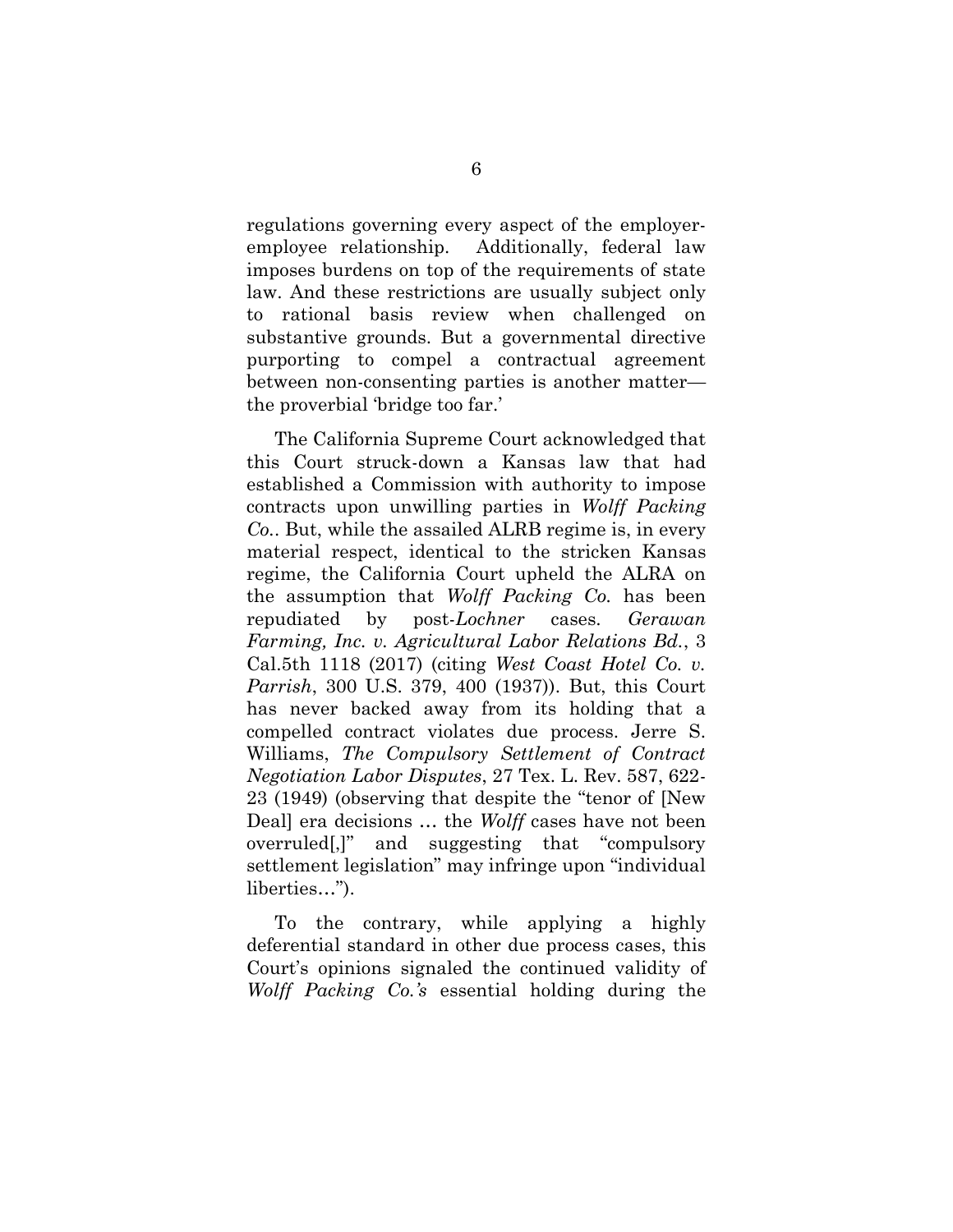height of the New Deal era. For example, this Court upheld the National Labor Relations Act "at least in part because it 'does not compel agreements between employers and employees.'" Bryant M. O'Keefe, *The Employee Free Choice Act's Interest Arbitration Provision: In Whose Best Interest?*, 115 Penn St. L. Rev. 211, 216 (2010) (quoting *NLRB v. Jones & Laughlin Steel Corp.*, 397 U.S. 99 (1970)). Justice Hughes' opinion in *Jones & Laughlin Steel Corp.*  recognized this to be an important consideration in his due process analysis—a compelling sign that there would have been a problem if the NLRA had been construed to compel contracts upon non-consenting parties. *NLRB*, 397 U.S. at 45; *see also United Steelworkers of Am. v. United States*, 361 U.S. 39, 74-75 (1959) (Douglas, J., dissenting) (citing the *Wolff* cases).

Moreover, this Court has said, in accordance with the doctrine of stare decisis, that it does not overrule past precedent by mere inference or implication—but only in directly addressing and departing from past precedent. *State Oil Co. v. Kahn*, 522 U.S. 3, 20 (1997) ("Despite what Chief Judge Posner aptly described as *Albrecht's* 'infirmities, [and] its increasingly moth-eaten foundations,' there remains the question whether *Albrecht* deserves continuing respect under the doctrine of stare decisis.") (internal citations omitted). Accordingly, if we are to abandon *Wolff Packing Co.*, it is not for the California courts to lead the way. This Court alone should make that decision, or else reaffirm *Wolff Packing Co.* as controlling precedent. *State Oil Co*. at 20 ("The Court of Appeals was correct in applying [the doctrine of stare decisis] … despite disagreement… for it is this Court's prerogative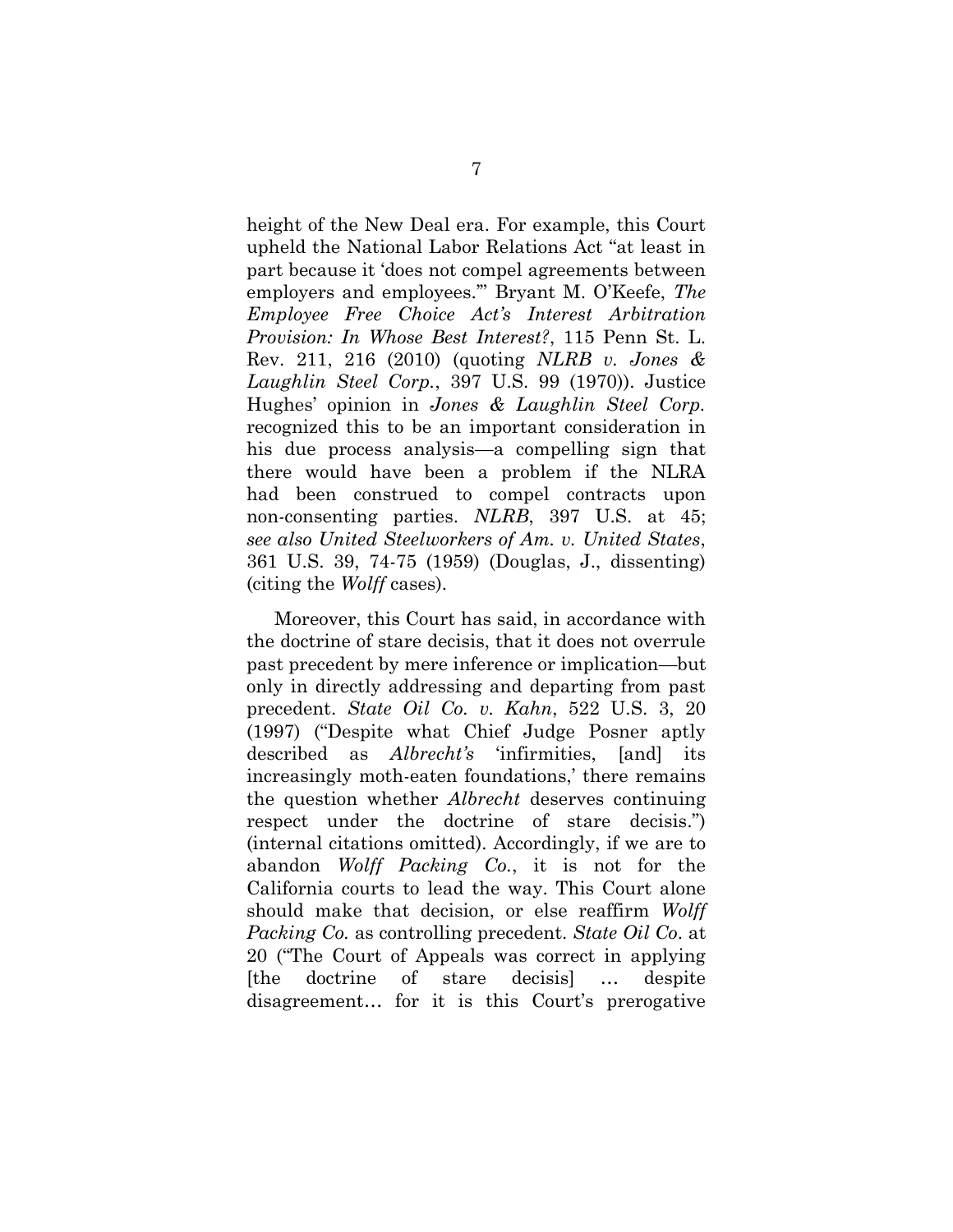alone to overrule one of its precedents."). Until then nothing more should be inferred than what this Court has said directly: "[A] system [of compulsory arbitration] infringes the liberty of contract and rights of property guaranteed by the due process clause of the Fourteenth Amendment." *Wolff Packing Co.*, 267 U.S. at 569. Thus, while the State's prerogative to regulate the terms of a contract is undoubtedly broad, the supposed power to mandate an unwilling party to enter a contract remains subject to the highest level of constitutional scrutiny. *See Peick v. Pension Ben. Gaur. Corp.*, 724 F.2d 1277 (7th Cir. 1983) (distinguishing between stateimposed "compulsory settlements" and a mere requirement to enter arbitration as a means of encouraging *voluntary* settlement); *see also Mengel Co. v. Nashville Paper Prods. & Specialty Workers Union No. 513*, 221 F.2d 644, 647 (6th Cir. 1955) (citing *Wolff Packing* for the proposition that "compulsory arbitration, without right to have the issue determined by court action is invalid.").

#### **b. The ALRA's Regime of Individualized Legal Proscriptions Violates Due Process**

A contract creates private law, altering the legal rights of the parties only through voluntary assent to its terms. *Bustamante v. Intuit, Inc.*, 141 Cal.App.4th 199, 208 (2006) (a valid contract requires "mutual consent."). For this reason, it is hornbook law that a contract requires a "meeting of the minds." By contrast, the ALRA regime presumes that the police powers of the state may either affirmatively compel assent or may simply override the need for *mutual* agreement. Yet, viewed in either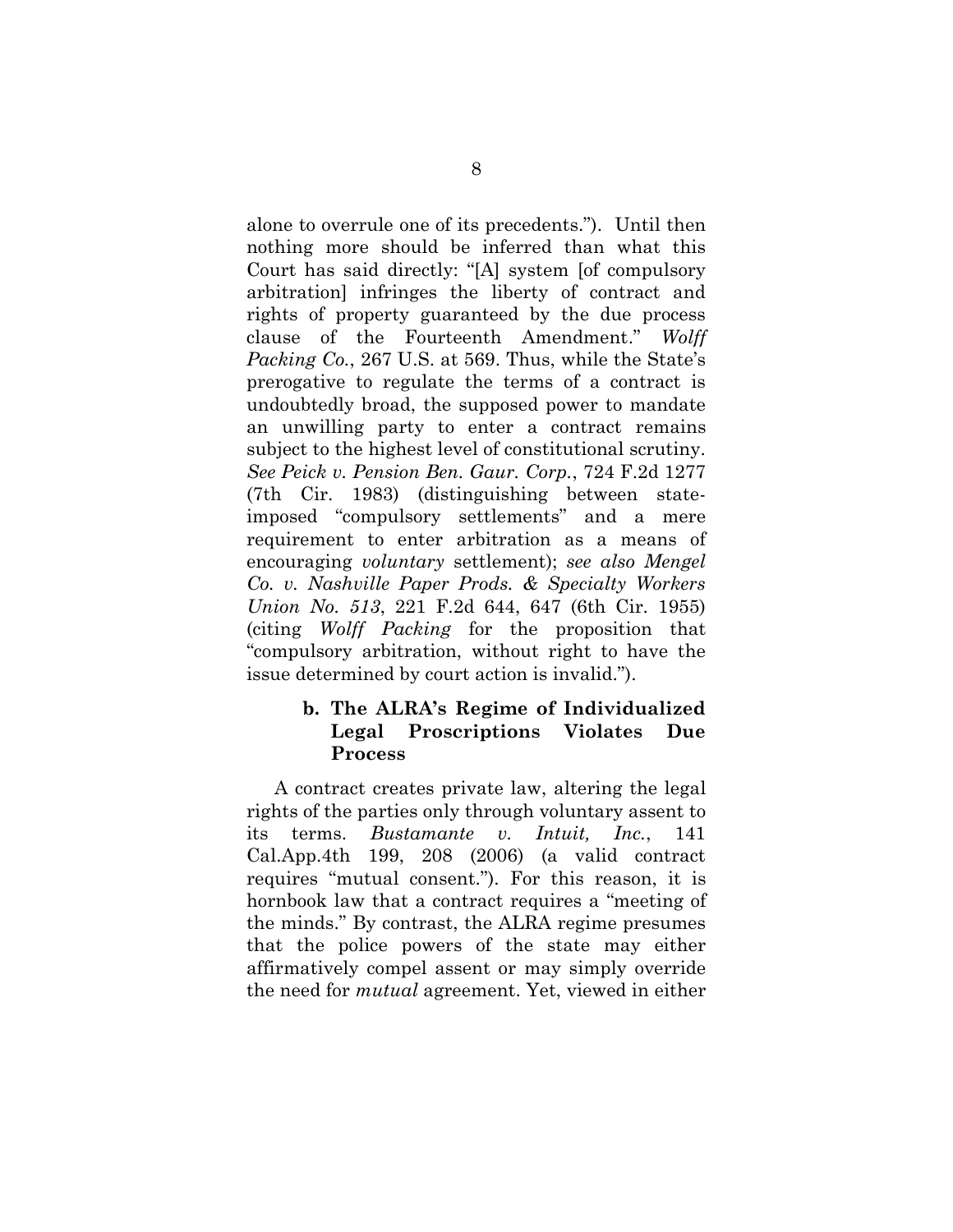light, a state mandated compulsory contract between private parties is fraught with constitutional infirmities.

It would make little sense to say that the ALRA's compulsory arbitration regime truly forces assent. That would require an especially Orwellian conception of the police powers—which would both defy reality and contravene First Amendment principles.2 This is likely why the California Supreme Court characterized the ALRA not as requiring affirmative assent, but as a direct and forcible imposition of substantive legal requirements. *Gerawan Farming, Inc.*, 3 Cal.5th at 1089 ("If the parties do not reach an agreement on all terms through mediation, the mediator resolves the disputed terms and submits a proposed contract to the Board, which can then *impose* that contract on the parties.") (emphasis added).

But in assuming the state's power to override objections from a non-consenting party, the decision not only purported to bury the *Wolff Packing Co.*  trilogy but departed from still older constitutional precepts. The fundamental problem is that it is beyond the power of a legislative body to make

 $\ddot{\phantom{a}}$ 

<sup>2</sup> For one, the state cannot *literally* compel a meeting of the minds. And in any event, an order requiring assent to a contract would unquestionably violate the First Amendment both in compelling a communicative act and in violating the freedom of association. *See Forum for Academic & Institutional Rights, Inc.*, 547 U.S. 47, 61 (2007) ("[F]reedom of speech prohibits the government from telling people what they must say."); *Boy Scouts of America v. Dale*, 530 U.S. 640, 648 (2000) ("Freedom of association … plainly presupposes a freedom not to associate.").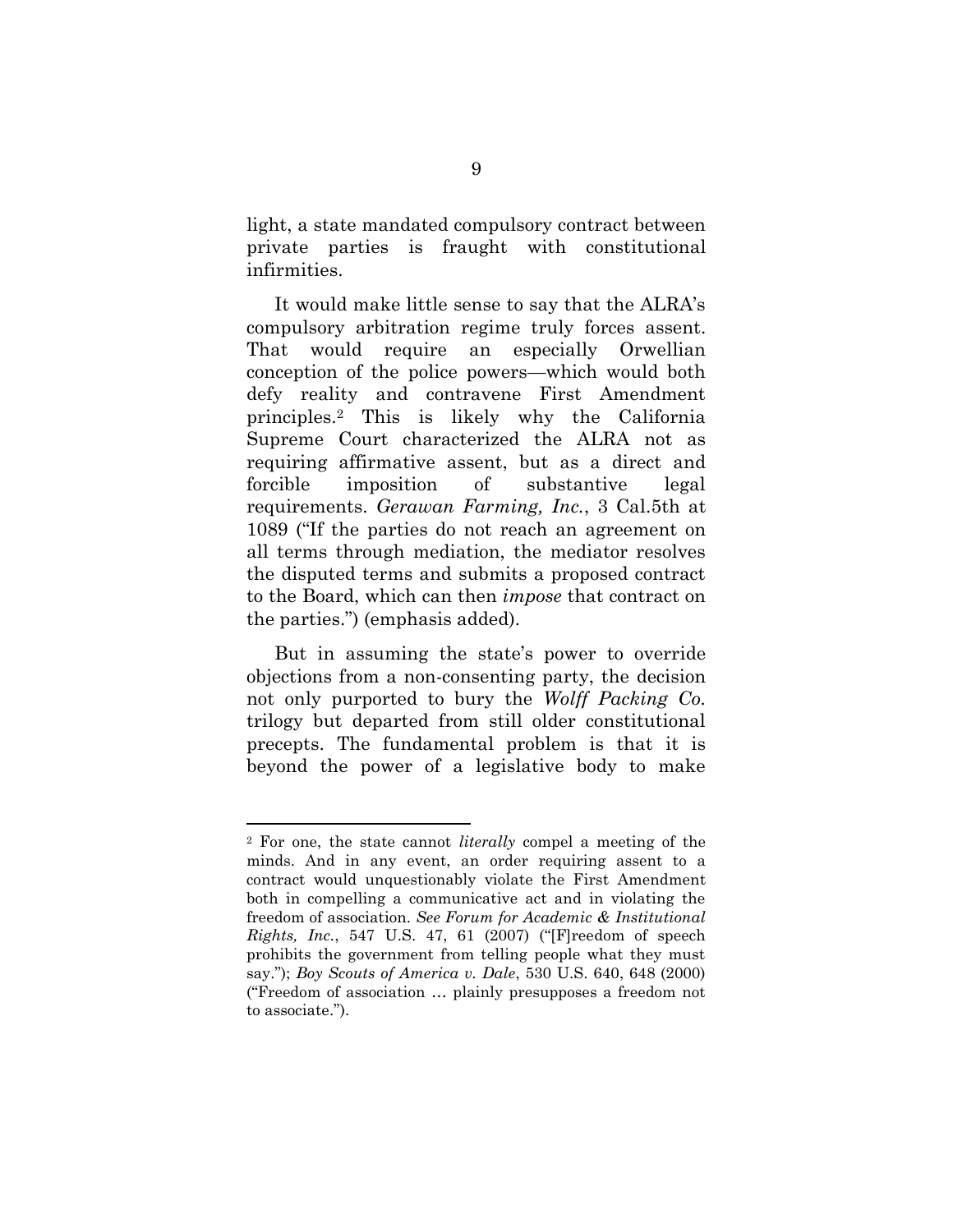private law as between individuals or incorporated entities. The foundational concept of due process is that one may only be denied property rights, or other liberties, in accordance with generally applicable *public law*. Bernard H. Siegan, PROPERTY RIGHTS: FROM MAGNA CARTA TO THE FOURTEENTH AMENDMENT, 39 (Transaction Publishers, 2001) (observing that "Blackstone defined 'law' as 'a rule of civil conduct prescribed by the supreme power in a state, commanding what is right and prohibiting what is wrong[,]" and explaining that this means "a law must not be 'a transient, sudden order from a superior to or *concerning a particular person*; but something permanent, *uniform, and universal*.'") (emphasis added) (quoting 1 BLACKSTONE, COMMENTARIES 44). Accordingly, individualized impositions—applicable only to a specific party—are not lawful at all. *Cf. Cleburne v. Cleburne Living Center*, 437 U.S. 432, 452 (1985). ("[E]lements of legitimacy and neutrality [must] characterize the performance of the sovereign's duty to govern impartially."); Siegan, *supra* at 39 ("A law which only affects and exhausts itself upon a particular person's rights or interests and has no relation to the community in general 'is rather a sentence than law.'") (quoting 1 BLACKSTONE, COMMENTARIES 44). Without general application, a purported legal imposition stands patently in conflict with the rule of law. *Hurado v. California*, 110 U.S. 516, 535-36 (1884) ("Law is something more than mere will exerted as an act of power. It must be not a *special rule for a particular person* or a particular case, but … the 'general law' … which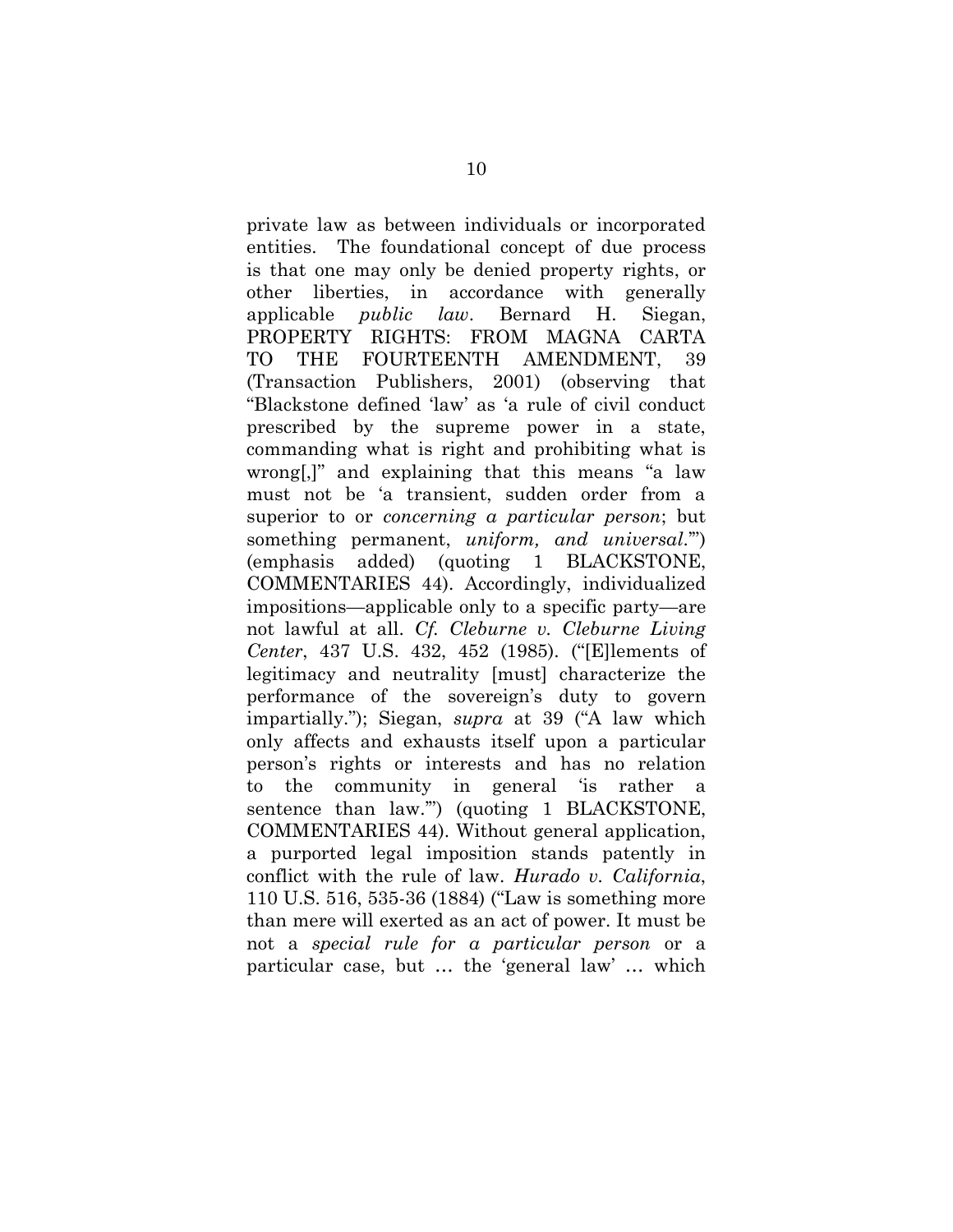govern[s] society…") (internal citations omitted) (emphasis added).3

- **B. The ALRA's System of Individualized Legal Proscriptions Violates the Equal Protection Clause** 
	- **a. The Decision Below Contravenes this Court's Class-of-One Doctrine** 
		- **i. Where an Agency or Political Subdivision is Vested with Authority to Issue Individualized Directives, There is Tremendous Potential for Inconsistent Results**

Individualized legal proscriptions are inherently suspect because the law can only be viewed as rationale if similarly situated individuals are treated the same. *Vill. of Willowbrook v. Olech*, 528 U.S. 562, 564 (2000). For this reason, the class of one doctrine places the burden on the State to prove that it has a rational justification for treating an individual differently from the larger class. *Gerhart v. Lake Cnty., Mont.*, 637 F.3d 1013, 1023 (9th Cir.). Yet the California Supreme Court upheld the ALRA's compulsory arbitration scheme notwithstanding the fact that the state failed to demonstrate either that: (a) the regime would apply identical proscriptions on similarly situated business, or; (b) that there is a

 $\ddot{\phantom{a}}$ 

<sup>3</sup> Due process "thus exlud[es]… acts of attainder, bills of pains and penalties, acts of confiscation, acts reversing judgments, and acts directly transferring one man's estate to another, legislative judgements and decrees, and other similar special, partial, and arbitrary exertions of power under the forms of legislation." *Id*. Simply put, "[a]rbitrary power… is not law, whether manifested as the decree of a personal monarch or [as the legislative will] of an impersonal multitude." *Id*.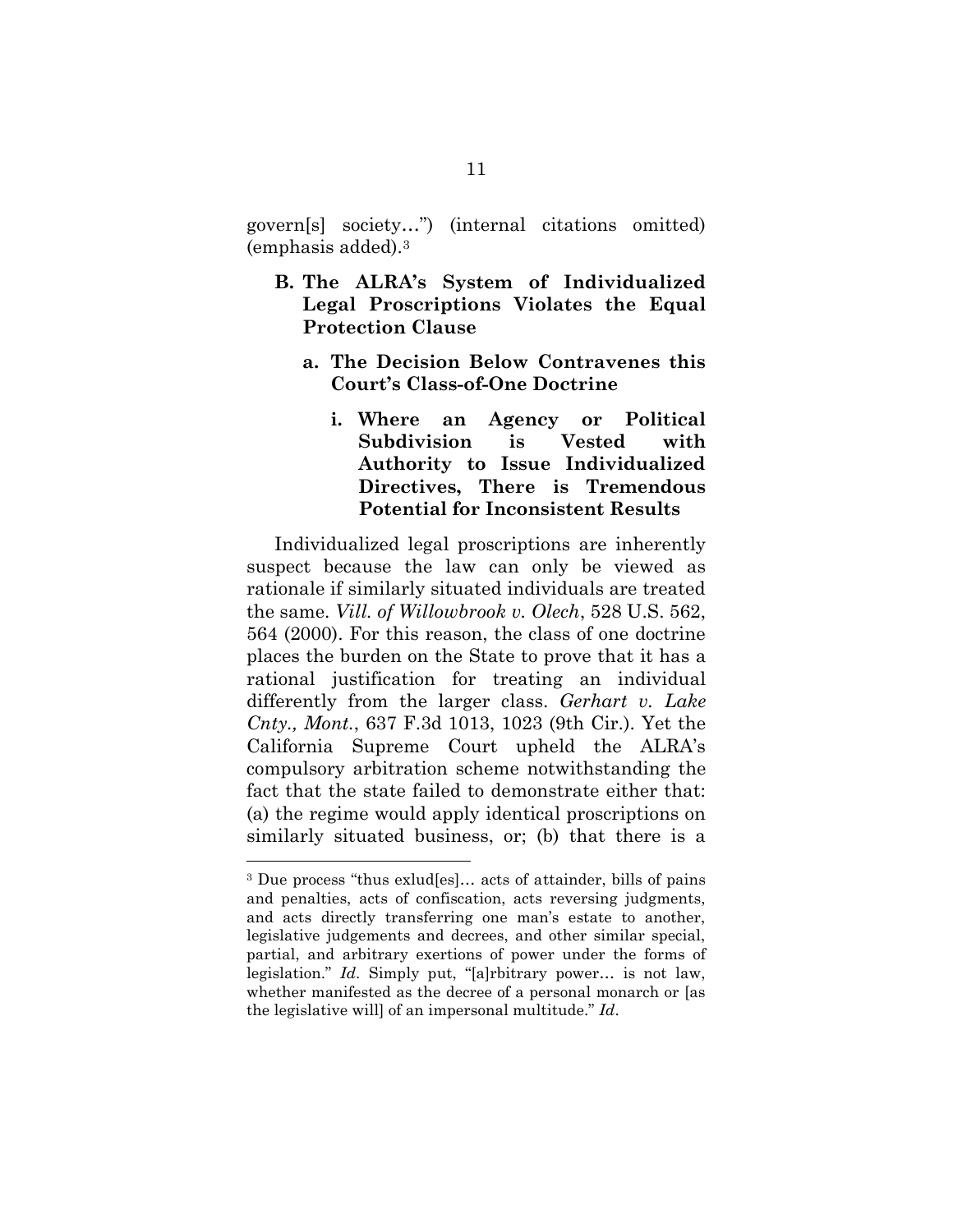rational basis for targeting specific companies. Instead, the opinion blithely dispensed with the class of one doctrine in concluding that there are sufficient safeguards to "minimiz[e] arbitrary or irrational differences between collective bargaining agreements…" *Gerawan Farming, Inc.*, 3 Cal.5 th at 1144-46.

But there are no meaningful standards cabining the Agricultural Labor Relation Board's discretion, and therefore no guarantee that similarly situated businesses will be treated alike. *See Hayes v. Missouri*, 120 U.S. 68, 71-72 (1887) (explaining that the Fourteenth Amendment "requires that all persons subjected to … legislation be treated alike, under like circumstances and conditions, both in the privileges conferred and in the liabilities imposed."). All that the ALRA requires is that (a) the arbitrator must take into account several (non-exclusive) considerations before submitting a proposed contract for the Board's approval, and (b) the final terms must be justified by the record.4 In other words, the ALRA vests power in the hands of a single person to craft terms for an imposed "contract" simply in accordance with his or her own sense of good governance or personal conceptions of social justice.

 $\ddot{\phantom{a}}$ 

<sup>4</sup> The arbitrator may consider: "(1) the stipulations of the parties; (2) the financial condition of the employer…; (3) the corresponding wages, benefits, and terms and conditions of employment in other collective bargaining agreements covering similar agricultural operations with similar labor requirements; (4) the corresponding wages, benefits, and terms of employment in comparable firms or industries in geographical areas with similar economic conditions…; and (5) the average consumer prices for goods and services according to the California Consumer Price Index, and the overall cost of living, in the area where the work is performed." Cal. Lab. Code § 1164(e).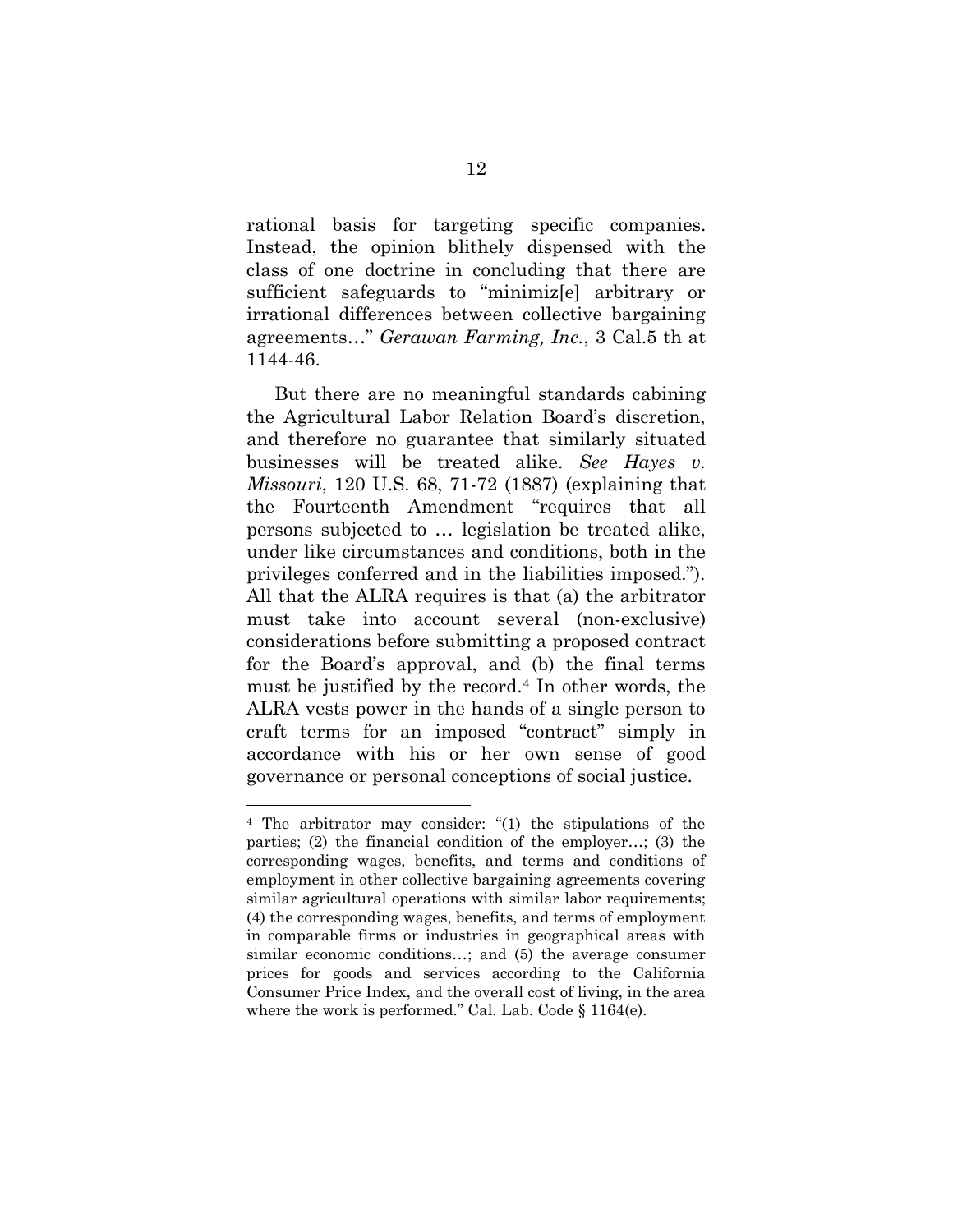For example, the mediator in this case might have chosen to propose a contract that would have allowed Petitioner to continue with its preexisting compensation system because the record demonstrates that the company already paid substantially higher than the industry average. Instead the arbitrator recommended—and the Board approved—terms requiring the company to increase wages by \$.50 per hour and an additional 12.5% for piece-rates. The decision could just as well have been to compel the company to increase wages by only 20, or 30 cents. To the extent the record supported compelling an increase of 50 cents per hour, the contract might well have been approved with a recommendation for an increase to \$.75 or \$1.75. The record could arguably support any of these divergent choices. *Gentry v. City of Murrieta*, 36 Cal.App.4th 1359, 1366 (1995) (explaining that an agency decision will be upheld where "supported by substantial evidence."). Therefore, contrary to the opinion below, there is little or no guarantee that a different arbitrator—assigned the task of crafting a collective bargaining agreement in a nearly identical scenario—would exercise judgment in the same manner or apply the same calculus. *Hess*, 140 Cal. App. 4th at 1616 (Nicholson, J., dissenting) (observing that this process "results in disparate treatment within the class of employers without an initial collective bargaining agreement because *the agreement imposed* on each employer in this class *will be different*.") (emphasis added).

#### **ii. There is No Rational Basis**

Despite acknowledging that *Olech* requires a "[showing] that '(1) the plaintiff was treated differently from other similarly situated persons,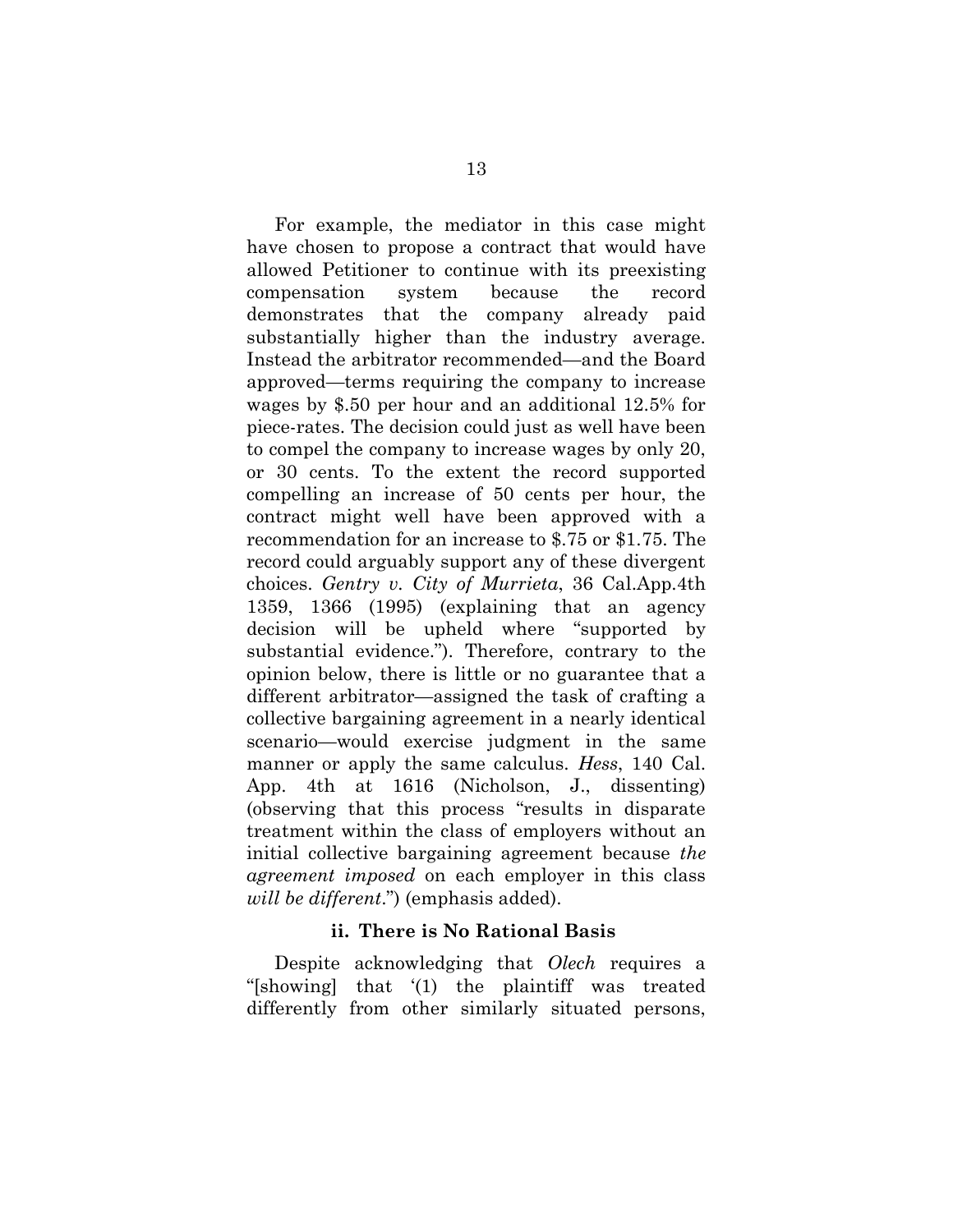(2) the difference in treatment was intentional, and (3) there was no rational basis for the difference in treatment[,]'" the California Supreme Court never identified a legitimate rational basis for this compulsory arbitration regime. *Gerawan Farming, Inc.*, 3 Cal.5th at 1144. (quoting *Las Lomas Land Co., LLC v. City of Los Angeles*, 177 Cal.App.4th 837, 858 (2009)). Instead, the opinion simply dispenses with the need for identifying a rational basis where a legislative body has decided upon a system of individualized legal proscriptions. As Justice Liu put it, "the [entire] point of the [ALRA] scheme is to make agreements tailored to the parties' individualized circumstances and relationships."). In the view of the California Supreme Court, it was enough to say that there was a rational basis for the system as a whole: "We conclude that the MMC [provisions of the ALRA] [are] not facially invalid on equal protection grounds because the Legislature had a rational basis for enacting the  $\parallel$  statute to facilitate collective bargaining agreements…"

But as set forth in Section I, California does not have a legitimate state interest in compelling contractual agreements between non-consenting parties. As such, the opinion below failed to provide a legitimate explanation for why any specific business is to be targeted for "individualized" treatment. What is more, there can be no rational basis for individualized rulemaking proceedings in the legislature's cited goal of bettering working conditions for agricultural employees. Surely such concerns could justify *generally applicable regulation* tailored for the agricultural industry. But, generalized concerns justify only generalized regulation—not special directives targeted upon a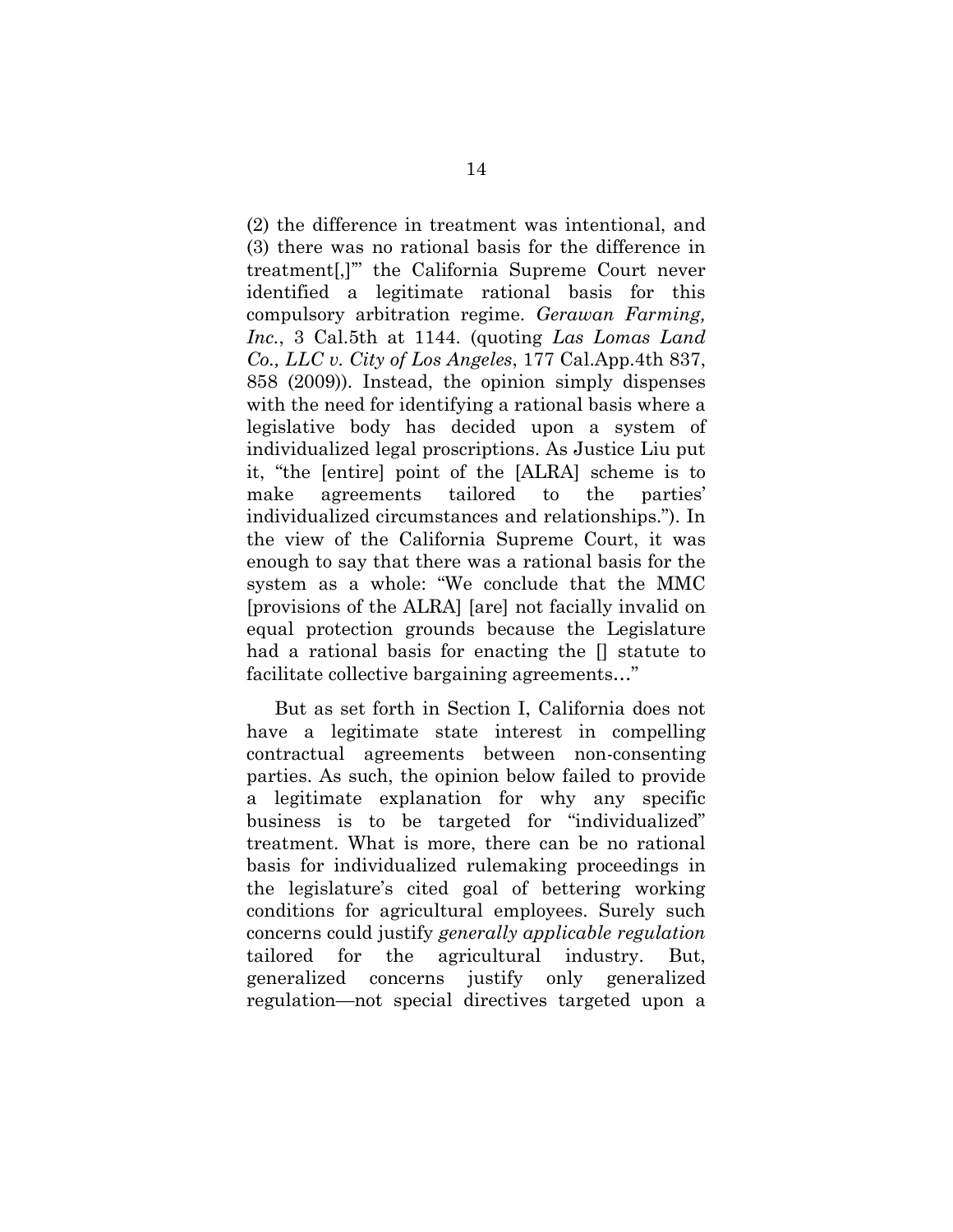single employer. *See Lazy Ranch Ltd. v. Behrens*, 546 F.3d 580, 590 (9th Cir. 2008) (holding that although "administrative costs might be a valid reason to deny a bidder a lease, it simply does not offer a basis for treating conservationists different from other bidders."); *Genesis Envtl. Servs. v. San Joaquin Valley Unified Air Pollution Control Dist.*, 113 Cal.App.4th 597, 606 (2003) ("[I]f a rational classification is applied unevenly, the reason for singling out a particular person must be rational and not the product of intentional and arbitrary discrimination.").

There can be no mistake as to what this regime is intended to accomplish. The only reason that the ALRA's compulsory arbitration scheme addresses the "individualized circumstances" of a specific employer is that the subject business has yet to enter a collective bargaining agreement. But again, the right to withhold assent to a contract is protected by the Due Process Clause—if not other constitutional precepts.5 And the Legislature's

 $\overline{a}$ 

<sup>&</sup>lt;sup>5</sup> In addition to raising serious First Amendment problems, a compulsory contract would also likely raise a problem under the Takings Clause in so far as a forcible contract should require one party to transfer personal property to another. *See Horne v. U.S. Dept. of Agriculture*, 135 S.Ct. 2419, 2425-26 (2015) (affirming that per se rules apply when the government appropriates money for public use); *Koontz v. St. Johns River Water Mgmt. Dist.*, 133 S.Ct. 2586, 2600 (2013) (clarifying that the Takings Clause applies where there is a "direct link between the government's demand and a specific … property."); *see also Eastern Enterprises v. Apfel*, 524 U.S. 498, 540-544 (1998) (Kennedy J., concurring and dissenting in part) (suggesting that the Takings Clause is implicated where a government imposition "operate[s] upon or alters an identified property interest…").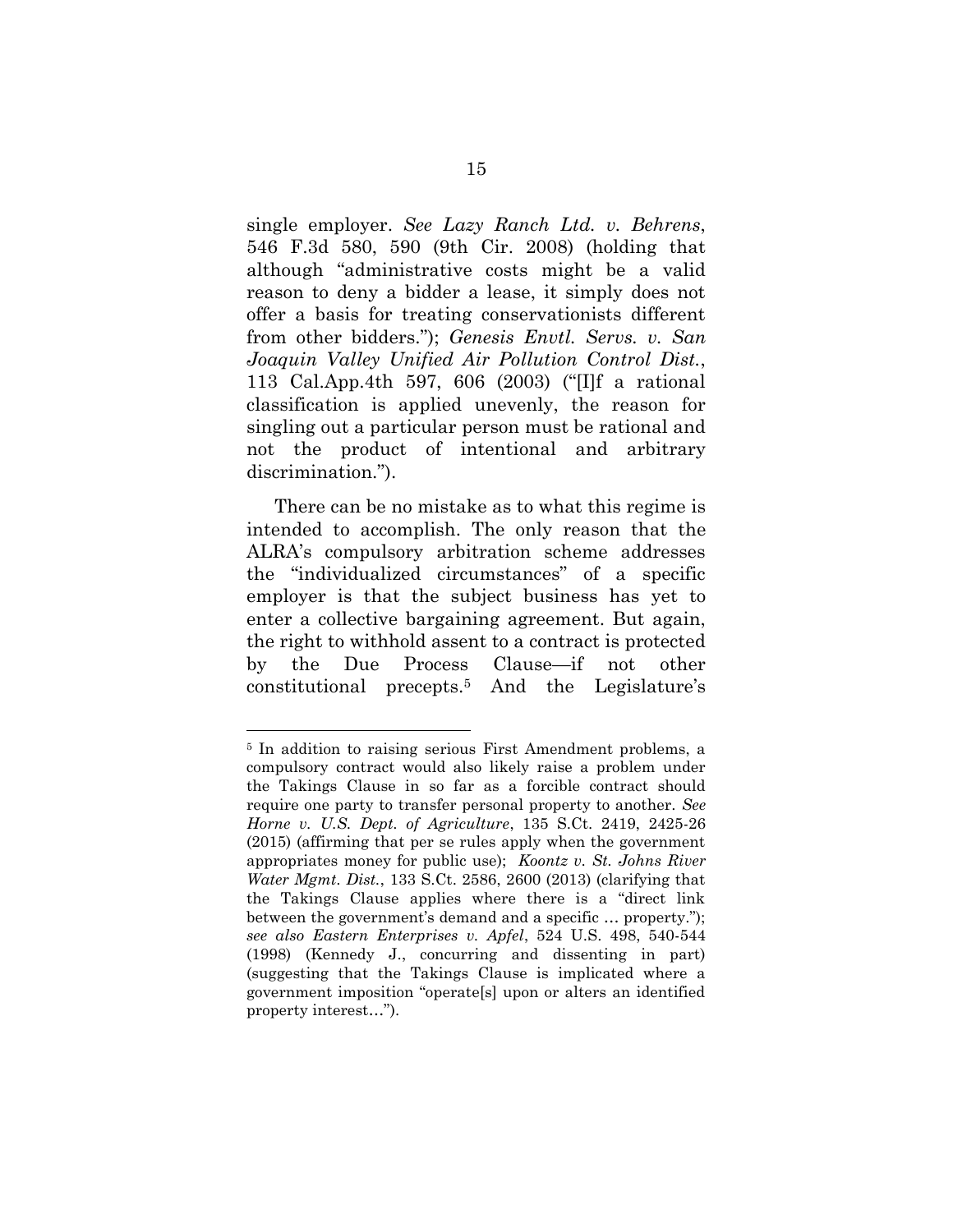finding that agricultural employees are somehow uniquely impotent in their capacity to effectively exert their interests in concerted action is beside the point because that line of argument improperly assumes that the State has the power to compel contracts to address that concern. Indeed, it cannot be that the State has a rational basis for forcing a business into an "individualized" rulemaking regime simply because the business has chosen to exercise its constitutional rights. *Cf. Thomas v. Collins*, 323 U.S. 516, 537 (1945) (recognizing that employers have a First Amendment right to oppose unionization); *Chamber of Commerce v. Brown*, 554 U.S. 60, 66-68 (2008) (same).

Finally, the fact that a labor union wishes to force a specific business to abide by heightened legal standards to advance its economic interests is an insufficient basis for imposing special legal requirements upon the targeted business. *See St. Joseph Abbey v. Castille*, 712 F.3d 215, 222-23 (5th Cir. 2013) (holding that regulation serving no purpose but "economic protectionism" or "favoritism" cannot survive rational basis review); *Merrifield v. Lockyer*, 547 F.3d 978, 991 n.15 (2008); *Craigmiles v. Giles*, 312 F.3d 220 (6th Cir. 2002). And it does not matter whether a business is (or is not) capable of paying higher wages or providing greater benefits. What matters is that the California Legislature has already weighed competing social and economic considerations in saying what wages are owed and in dictating working conditions as a matter of general law—including in imposing industry specific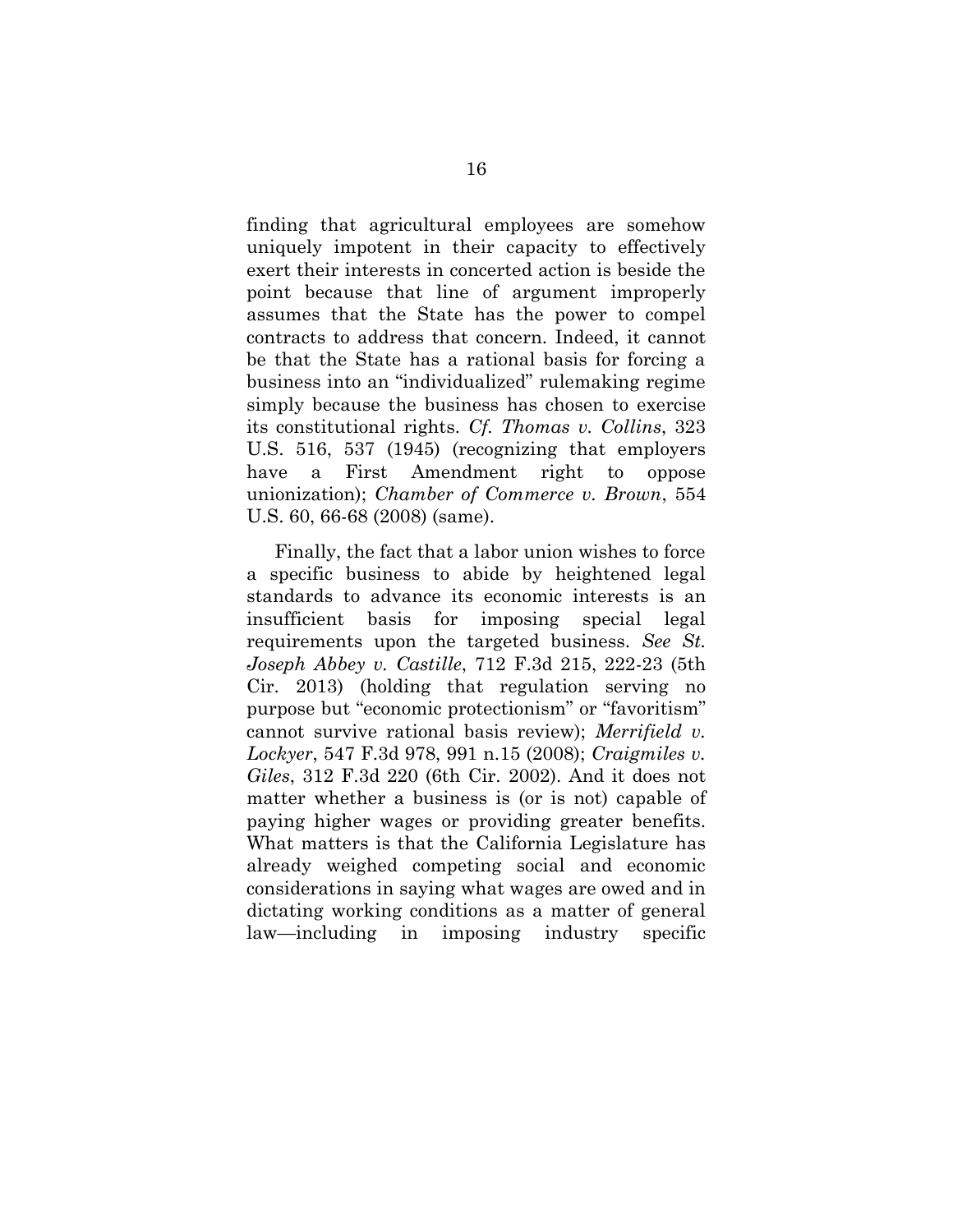standards.6 As such, the question remains: Why should a labor union have the capacity to coerce a business into either "voluntarily" accepting heightened standards or having more burdensome standards forcibly imposed through compulsory arbitration?7

 $\ddot{\phantom{a}}$ 

<sup>6</sup> *See e.g.*, Jazmine Ullua and John Myers, In Historic Move, Gov. Jerry Brown expands overtime pay for California farmworkers, Los Angeles Times (Sep. 12, 2016), a*vailable* online at http://www.latimes.com/politics/la-pol-sacfarmworkers-overtime-signed-20160912-snap-story.html (last visited Apr. 25, 2018).

<sup>7</sup> The compulsory arbitration process is permissible only regarding agricultural employers who have engaged in unfair labor practices in the past. Cal. Lab. Code § 1164.11(b). But, this cannot serve as a rational basis for targeting select employers for individualized treatment because there is simply no nexus to the bargaining process in question. If conduct unrelated to the bargaining process can trigger compulsory arbitration and individualized treatment, the California Legislature might just as well have said that a Petitioning Union can target a business if the company conducts operations on even-numbered calendar days, or if the owner chews bubblegum. *See Vance v. Bradley*, 440 U.S. 93, 97 (1979) (explaining that there would be no rational basis in a case in which a regulation was imposed upon a targeted group [or individual] for a reason wholly unrelated to the achievement of a legitimate purpose). In this case the targeted business is said to have committed an unfair labor practice over a quarter-century ago, prior to UFW's certification as the exclusive representative of Gerawan's employees, and long before UFW reemerged from its (unexplained) decade-long absence to demand a collective bargaining agreement—ostensibly on behalf of employees who no longer want union representation.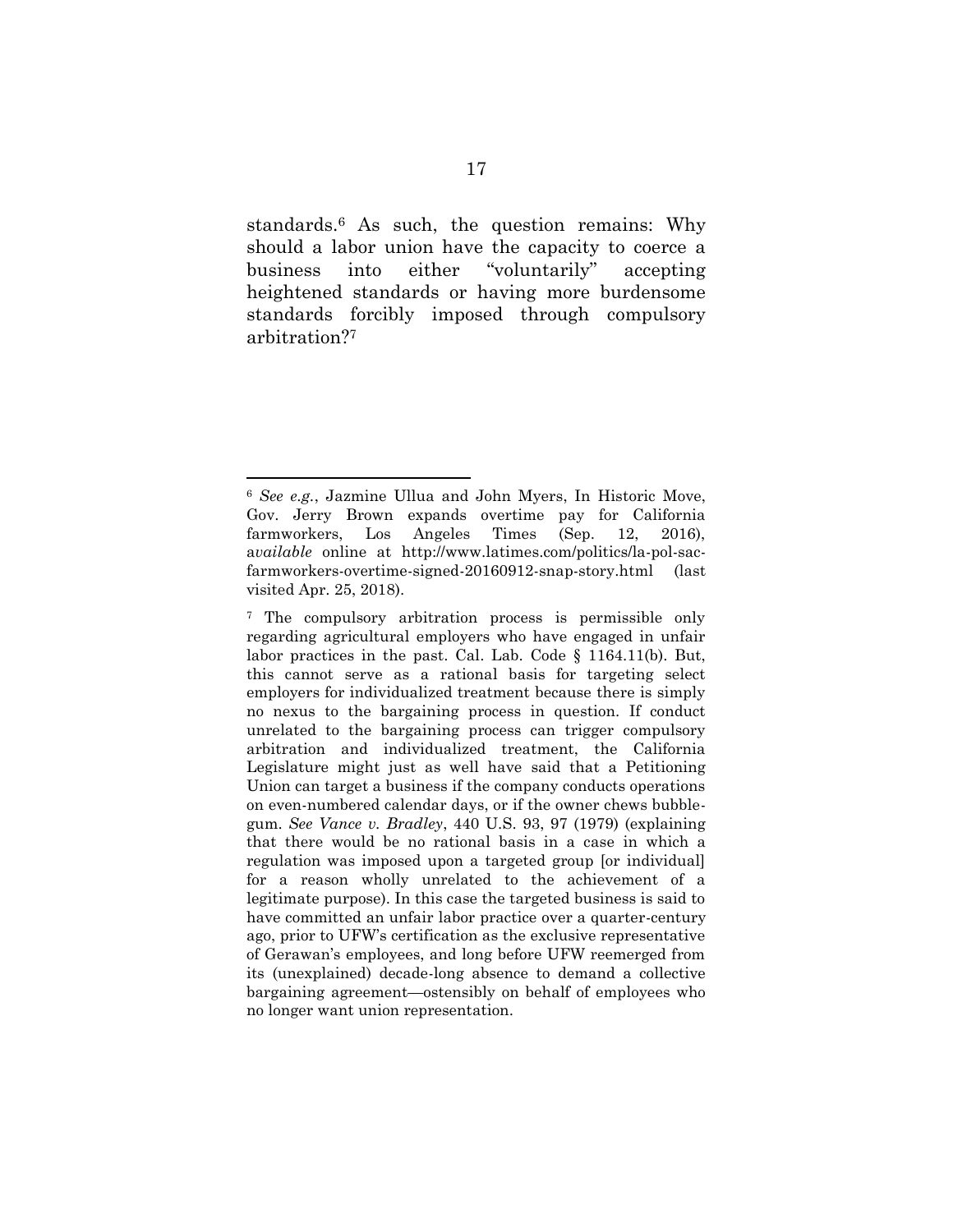#### **b. The Decision Below Invites Special Interest Groups to Lobby for Individualized Legal Proscriptions**

When government issues a directive that is only applicable to a single targeted business, there is a substantial likelihood that the law-giver has been captured by the interests of those parties standing to benefit from the directive. See Josh Blackman, *Equal Protection From Eminent Domain: Protecting the Home of Olech's Class of One*, 55 Loy. 697, 742 (2009) (discussing a case in which General Motors had "exerted a disproportionate… determinant influence upon the public policy process [to prompt a municipality to initiate eminent domain] [,]" and concluding that "GM had captured the political process."). To some extent, this is a risk with any legislative action; however, it is an especially great risk when a lone business may be singled-out as easy prey. Indeed, parties who are singled-out by government action "are less likely to influence the political process and hence more vulnerable to state action that benefits [other] private parties." *Id*. at 743-46 (arguing that meaningful "class of one" scrutiny is necessary to deter "rent seeking").

Yet in blessing the ALRA's system of individualized rulemaking proceedings, the opinion below invites politically powerful interest groups labor unions, consumer groups, environmental organizations, and others—to push for adoption of similar compulsory arbitration regimes in the states or at the federal level. *Cf. NC State Bd. of Dental Examiners v. FTC*, 135 S.Ct. 1101 (2015) (concerning anticompetitive conduct on the part of a governing board that had been captured by special interests).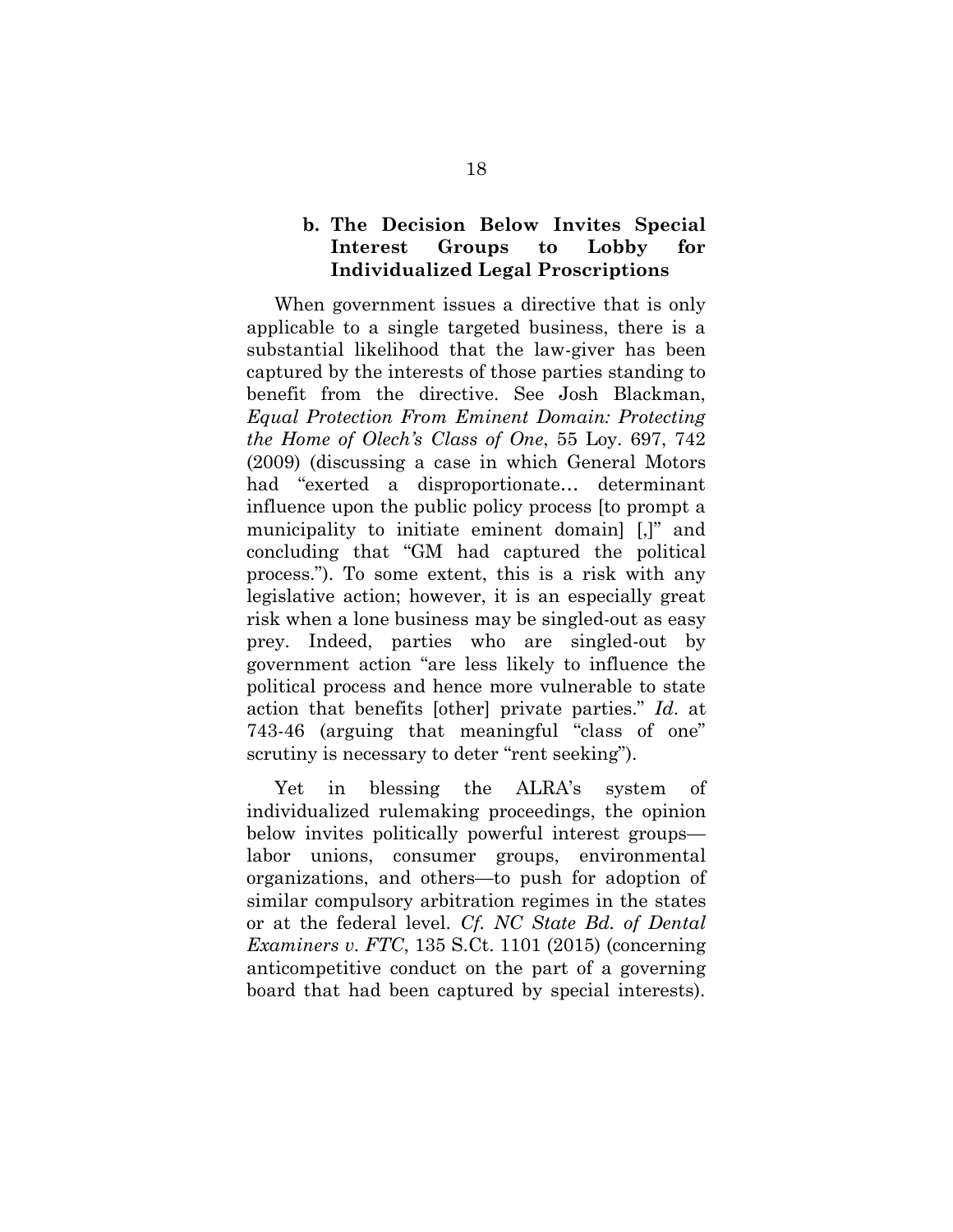Special interest groups stand to benefit from ad hoc individualized schemes because they can avoid unified resistance on the part of the broader regulated community when targeting select businesses for special obligations. Paul B. Stephan III, *Barbarians Inside the Gate: Public Choice Theory and International Economic Law*, 10 Am. U. J. Int'L. & Pol. 745, 748 (1995) (explaining that an organized interest group has an inherent advantage, and "can outcompete … less efficient groups in the market for political loyalty.").

Public choice theory tells us, that a special interest group will be willing to expend substantial resources in lobbying for a regulation that harms the economic interests of others, so long as it promises greater economic benefits than the amount expended in the process. Steven P. Croley, *Theories of Regulation: Incorporation the Administrative Process*, 98 Colum. L. Rev. 1, 35 (1998). Even when the adverse economic impacts of regulation are diffused among the entire population or a large class of individuals, the transactional costs associated with coordinating a successful opposition are usually prohibitive—meaning that special interest groups will often succeed in pushing for regulation to advance their economic interests, resulting in diffused economic harms to the public. Stephan, 10 Am. U. J. Int'L. & Pol'y at 750. But here, the risk of anti-democratic rent-seeking behavior is all the greater—and inherently more perverse—because the economic impacts are limited to individually targeted victims.